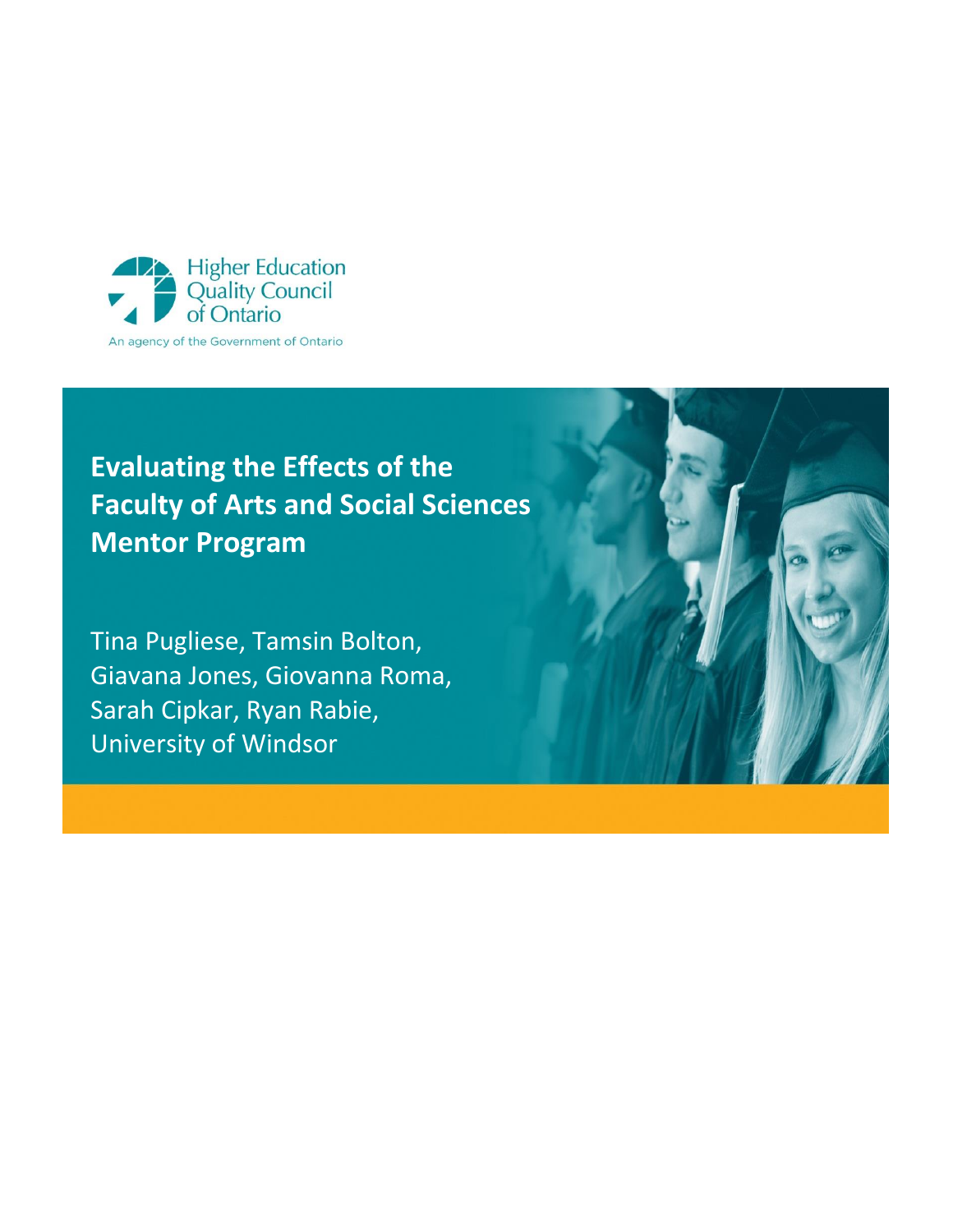### Published by

# **The Higher Education Quality Council of Ontario**

1 Yonge Street, Suite 2402 Toronto, ON Canada, M5E 1E5

| Phone:  | (416) 212-3893 |
|---------|----------------|
| Fax:    | (416) 212-3899 |
| Web:    | www.hegco.ca   |
| E-mail: | info@heqco.ca  |

**Cite this publication in the following format:**

Pugliese, T., Bolton, T., Jones, G., Roma, G., Cipkar, S., Rabie, R. (2015). *Evaluating the Effects of the Faculty of Arts and Social Sciences Mentor Program.* Toronto: Higher Education Quality Council of Ontario.



The opinions expressed in this research document are those of the authors and do not necessarily represent the views or official policies of the Higher Education Quality Council of Ontario or other agencies or organizations that may have provided support, financial or otherwise, for this project. © Queens Printer for Ontario, 2015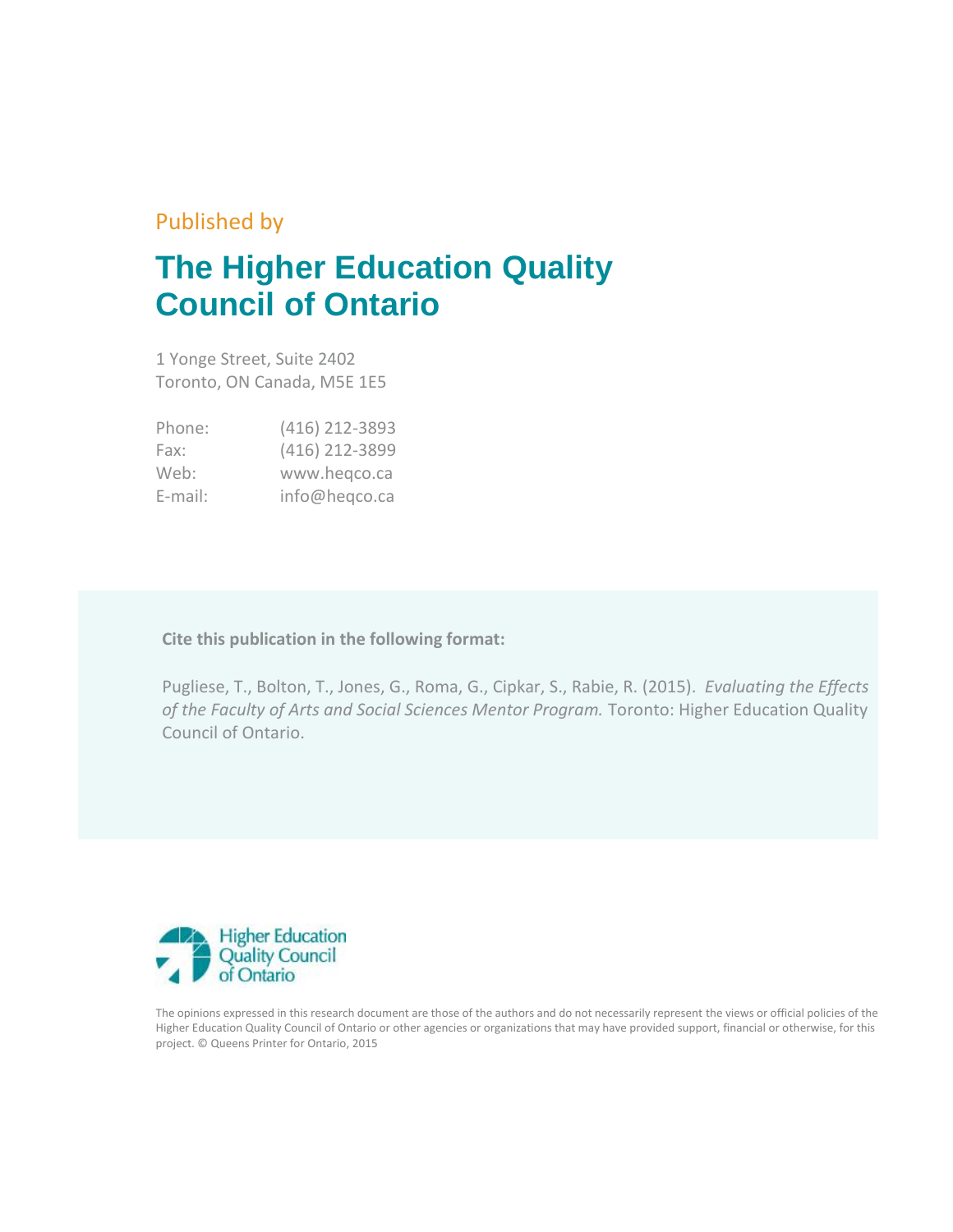## **Table of Contents**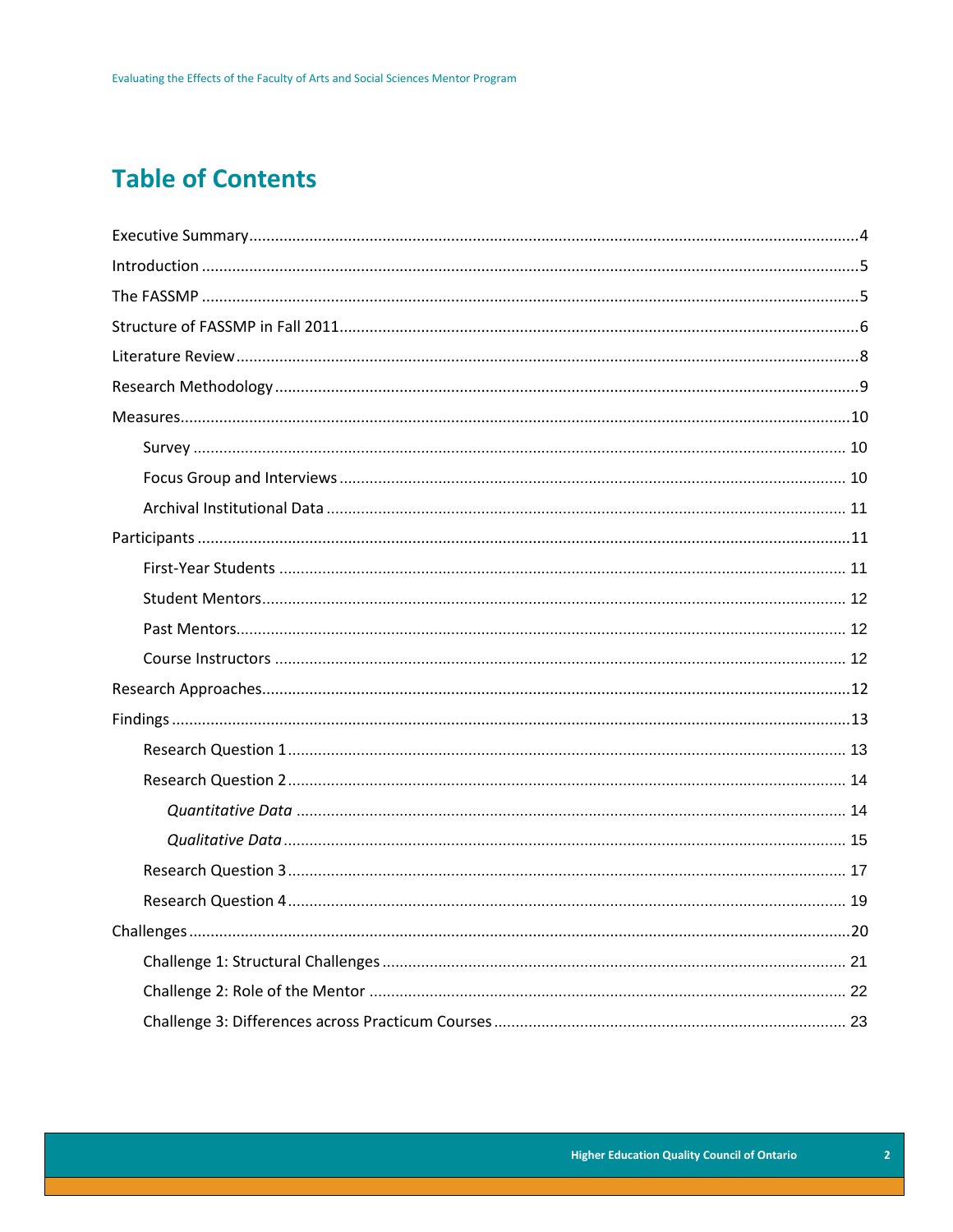# **List of Figures**

## **List of Tables**

| Table 1: FASS Retention Rates for First-Year Students, both Part-Time and Full-Time 14 |  |
|----------------------------------------------------------------------------------------|--|
|----------------------------------------------------------------------------------------|--|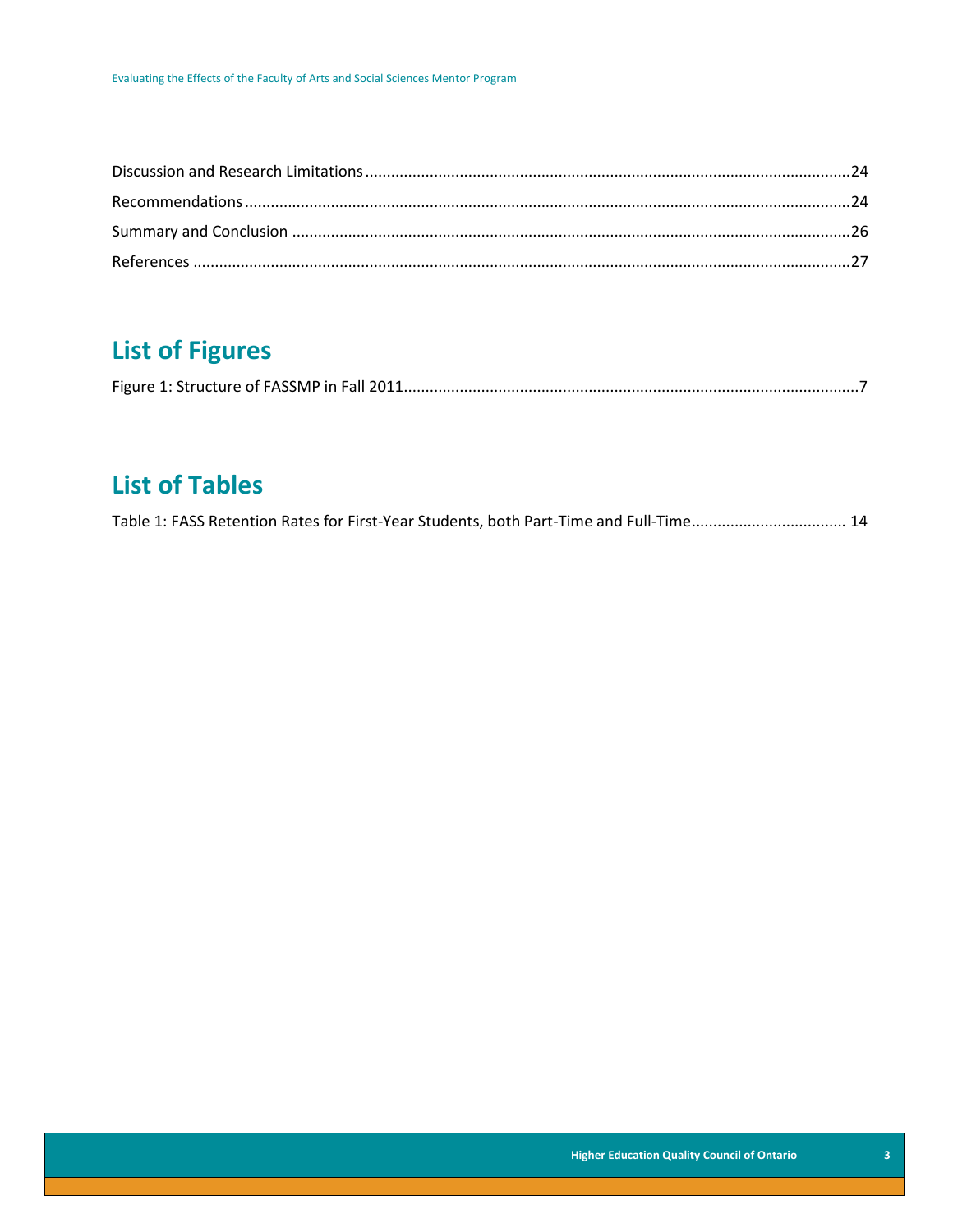### <span id="page-4-0"></span>**Executive Summary**

This report evaluates the impact of the University of Windsor Faculty of Arts and Social Sciences Mentorship Program (FASSMP) on students, mentors and instructors. The FASSMP was established in 2005 in order to address issues of enrolment and retention by enhancing the first-year experience. The program addressed this challenge by integrating peer mentors into first-year foundation courses as a way to help students transition to university.

This report answers four research questions: (1) How has the FASSMP changed first-year student retention rates? (2) How does the FASSMP influence the perceived student experience within the classroom? (3) What is the impact of the FASSMP experience on mentors? and (4) How do instructors perceive the effectiveness and/or implementation of FASSMP?

Methods of analysis include use of the CLASSE survey, focus groups, interviews and institutional data on retention. Participants include first-year students, student mentors, past mentors and course instructors.

Our findings indicate that there is a positive relationship between the FASSMP and retention rates from first to second year. Moreover, we find that mentors positively impacted the first-year student experience, both academically and relationally. Beyond that, the FASSMP has a significant impact on the personal growth of mentors in a variety of ways. Course instructors identified many benefits of the FASSMP, including increased pedagogical connections and a more integrated departmental community network.

We close by offering a series of recommendations that can be used to inform best practices for other mentorship programs:

- Create an environment that encourages communication between all parties and allows for healthy interactions in both the first-year classroom and the FASSMP classroom.
- Ensure that there is a clear understanding of the roles and responsibilities of student mentors in the classroom.
- Create opportunities to develop professional relationships between instructors and mentors by ensuring ongoing dialogue via structured communication mechanisms.
- Develop a plan to promote interest, investment and involvement in the mentorship program within university departments.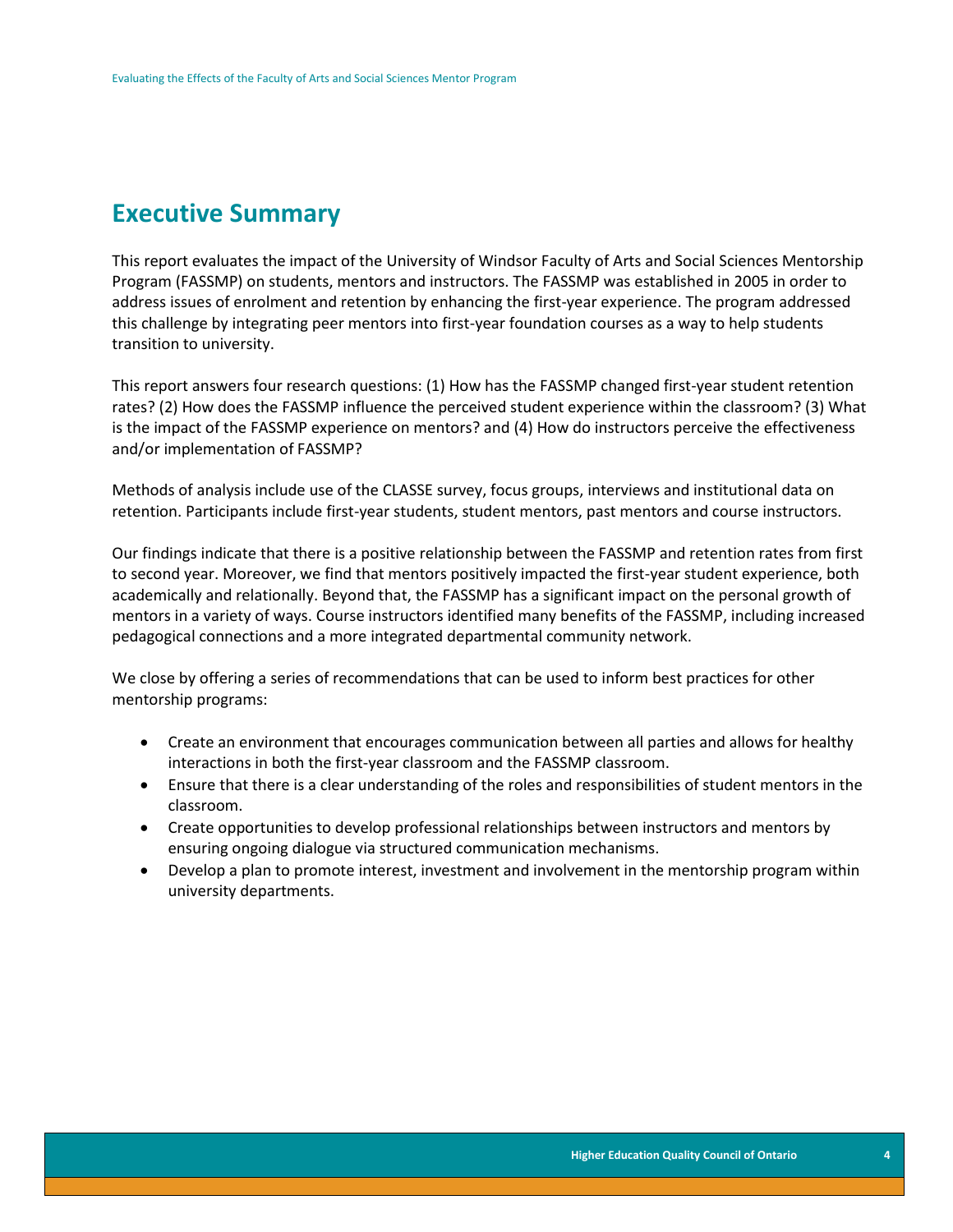### <span id="page-5-0"></span>**Introduction**

The University of Windsor created the Faculty of Arts and Social Sciences Mentorship Program (FASSMP) in 2005 as a way to address challenges surrounding enrolment and retention at the institution. The program sought to enhance the classroom experience of first-year students by integrating students serving as mentors into foundational first-year courses in a variety of disciplines.

The goal of this paper is to evaluate the impact the FASSMP program has had on a number of target variables, including student retention from first to second year and qualitative measures of student experience. The study is guided by four research questions: (1) How has the FASSMP changed first-year student retention rates? (2) How does the FASSMP influence the perceived student experience within the classroom? (3) What is the impact of the FASSMP experience on mentors? and (4) How do instructors perceive the effectiveness and/or implementation of FASSMP?

### <span id="page-5-1"></span>**The FASSMP**

Since 2005, upper-year undergraduate students acting as peer mentors have facilitated active learning in first-year Faculty of Arts and Social Sciences (FASS) classrooms at the University of Windsor. At the time of the program's creation, 50 peer mentors were trained to work in one interdisciplinary transitional course, which enrolled 200 first-year students. Since then, the program has expanded in scope to include 50 to 60 mentors facilitating the learning of close to 1,500 students in history, psychology, drama, sociology and political science.

FASSMP is designed to enhance first-year student learning and engagement, while also enabling upper-year mentors to acquire and refine their leadership, facilitation, pedagogical and learning skills. FASSMP mentors are not volunteers or employees but are rather drawn from the students enrolled in a course called 'Mentorship and Learning', which requires a service-learning internship in a first-year class. Driven by the course's intended learning outcomes, the mentors co-facilitate large courses, providing individual support and small-group animation in order to connect first-year students to course content, faculty and the university community. Through the mentors' efforts, first-year students explore and apply the courses' key concepts in critically reflective and collaborative settings, with a focus on developing self-confidence and success strategies, learning autonomy and building a strong sense of connection to their peers and the institution at large. The FASSMP also aims to enhance the circulation among students of 'insider knowledge' about how to succeed both generally at the university level and specifically in first-year courses.

The cornerstone of the FASSMP is the Mentorship and Learning course, which introduces student mentors to learning theory, learning styles, group facilitation, effective leadership, critical thinking/reading skills and information literacy. Student mentors apply their training immediately, interning in introductory courses in their own discipline. Mentorship and Learning course instructors supervise mentor internships, while the instructors of the course in which the mentor is interning offer ongoing feedback and support. Mentorship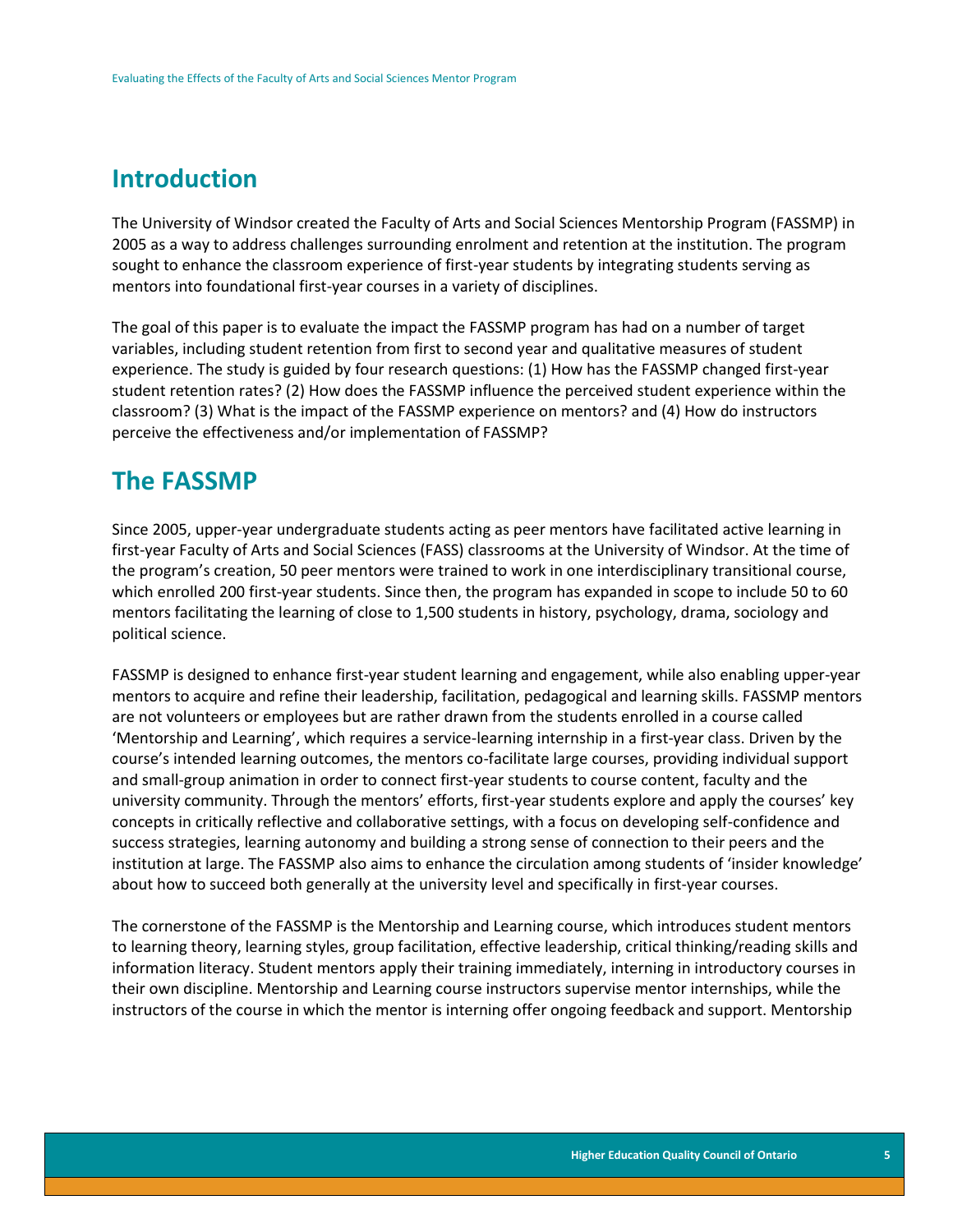and Learning is an interdisciplinary course that explicitly encourages students to share discipline-specific approaches and techniques that often translate differently across disciplines. Senior mentors, selected from among applicants who were highly successful in the Mentorship and Learning course in previous years, work as part of the course teaching team to 'mentor the mentors' and facilitate debriefing and peer learning sessions for interning mentors.

The FASSMP is distinct from many other university peer mentoring programs in that it is anchored in academic units rather than in student services. This allows the FASSMP to integrate trained facilitators directly into courses as part of the teaching team. FASS mentors do not work as mentors in the traditional sense, nor do they serve as teaching assistants. Instead, mentors act as peer learning facilitators, with the dual responsibility of offering support and guidance and of actively engaging students with course content through small-group sessions that we call 'breakout sessions'. This approach enables instructors to employ active learning strategies more frequently and to offer types of learning support that would not otherwise be possible in a large class. It also improves both the quality and quantity of feedback instructors receive about student learning in the course. The highly scaffolded 'just-in-time' supervision and training that the mentors receive enhances their responsiveness and increases the consistency and quality of the mentoring first-year students receive.

### <span id="page-6-0"></span>**Structure of FASSMP in Fall 2011**

 $\overline{a}$ 

During the period of the study (September to December 2011), FASSMP operated in five different first-year courses. Each of these courses integrated the mentors in a slightly different way (see Figure 1). For the most part, mentors worked during their respective class times; course instructors allocated between 10 and 45 minutes for mentors to lead breakout sessions either at the beginning or the end of each class. This model was not, however, applied in the psychology and sociology classes. There, mentors worked alongside graduate teaching assistants during lab sessions. This model posed several problems, which will be discussed in greater detail below. 1

The FASSMP team model includes six different participants: (1) FASSMP instructors, (2) senior mentors, (3) mentors, (4) course instructors, (5) graduate teaching assistants and, of course, (6) first-year students.<sup>2</sup> The *FASSMP instructors* manage the process and are responsible for the smooth operation and organization of both the FASSMP as a whole and the Mentorship and Learning course. Each week, they instruct students in the Mentorship and Learning course and share facilitation strategies that can then be used to lead breakouts during the practicum component of the course. *Senior mentors* are paid teaching assistants, competitively selected from a pool of the previous year's mentors. They are co-instructors of the Mentorship and Learning class and act as liaisons between the FASSMP instructors and course instructors. Senior mentors are also assigned a small group of mentors to oversee during the semester. They model breakout sessions for their

<sup>1</sup> For a full description of each class that participated in the study and the way in which it integrated the mentors, see Figure 1 in Appendix A. 2 For a detailed list and explanation of the FASSMP model, see Figure 2 in Appendix A.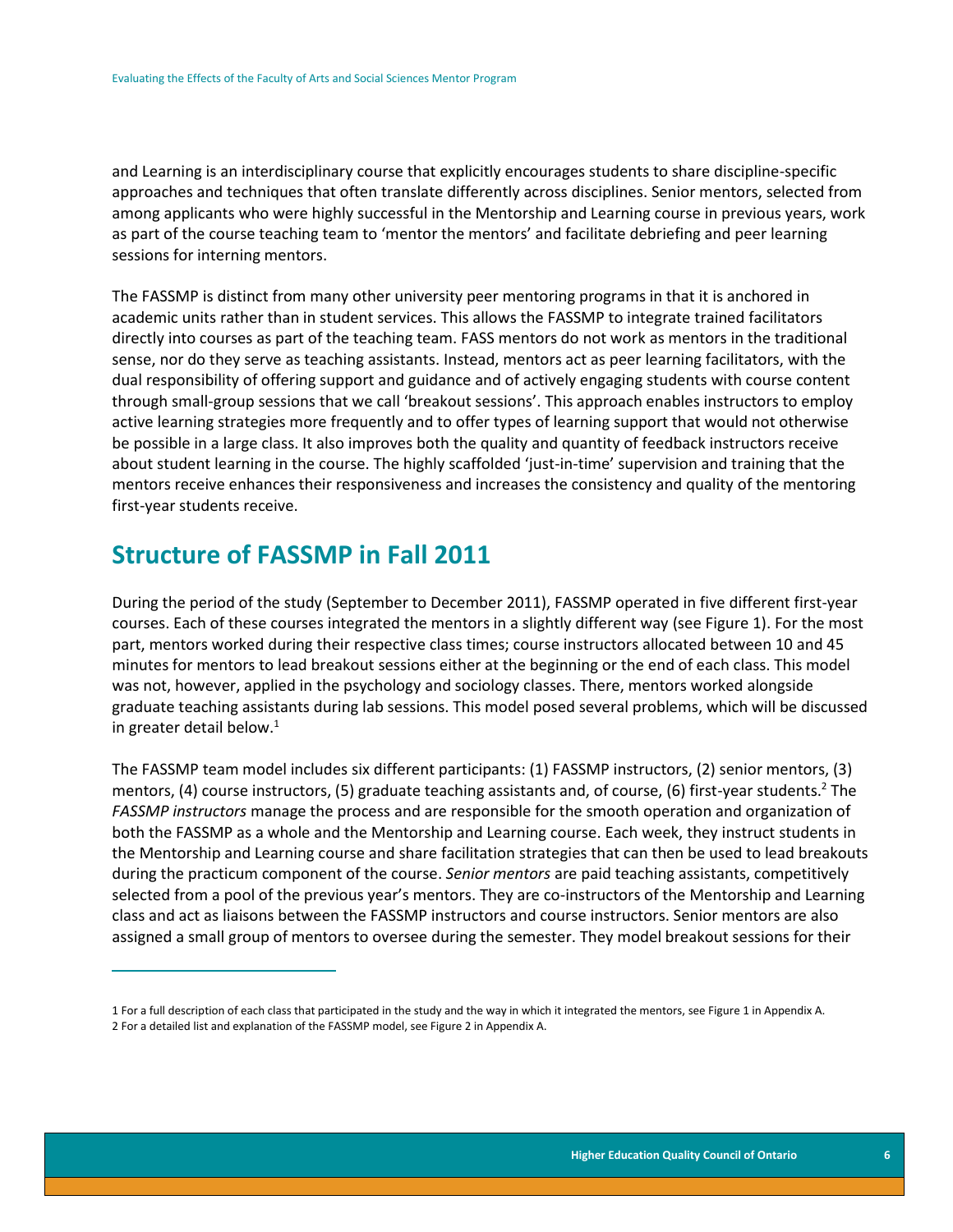group of mentors before every class and offer insight concerning best practices. In this sense, senior mentors mentor mentors.

*Mentors* are central to the FASSMP. They are learning facilitators and, unlike mentors in most other analogous programs, are discipline-specific, allowing them to provide insider knowledge unique to each department. Their role is twofold: to offer support and guidance for first-year university students and to actively engage them with course content through small-group breakout sessions. Mentors are not to be confused with teaching assistants; they do not teach course content, answer questions regarding content or grade, or receive a stipend. Instead, they receive course credit and are recruited through a competitive selection process.

Finally, *course instructors* represent the FASSMP in each of their respective departments and work with their assigned mentors to make the most of the FASSMP experience. They are to notify mentors of the material that will be covered in class ahead of time so that the mentors can prepare their breakout sessions and manage class time.

#### <span id="page-7-1"></span>**Figure 1: Structure of FASSMP in Fall 2011**

<span id="page-7-0"></span>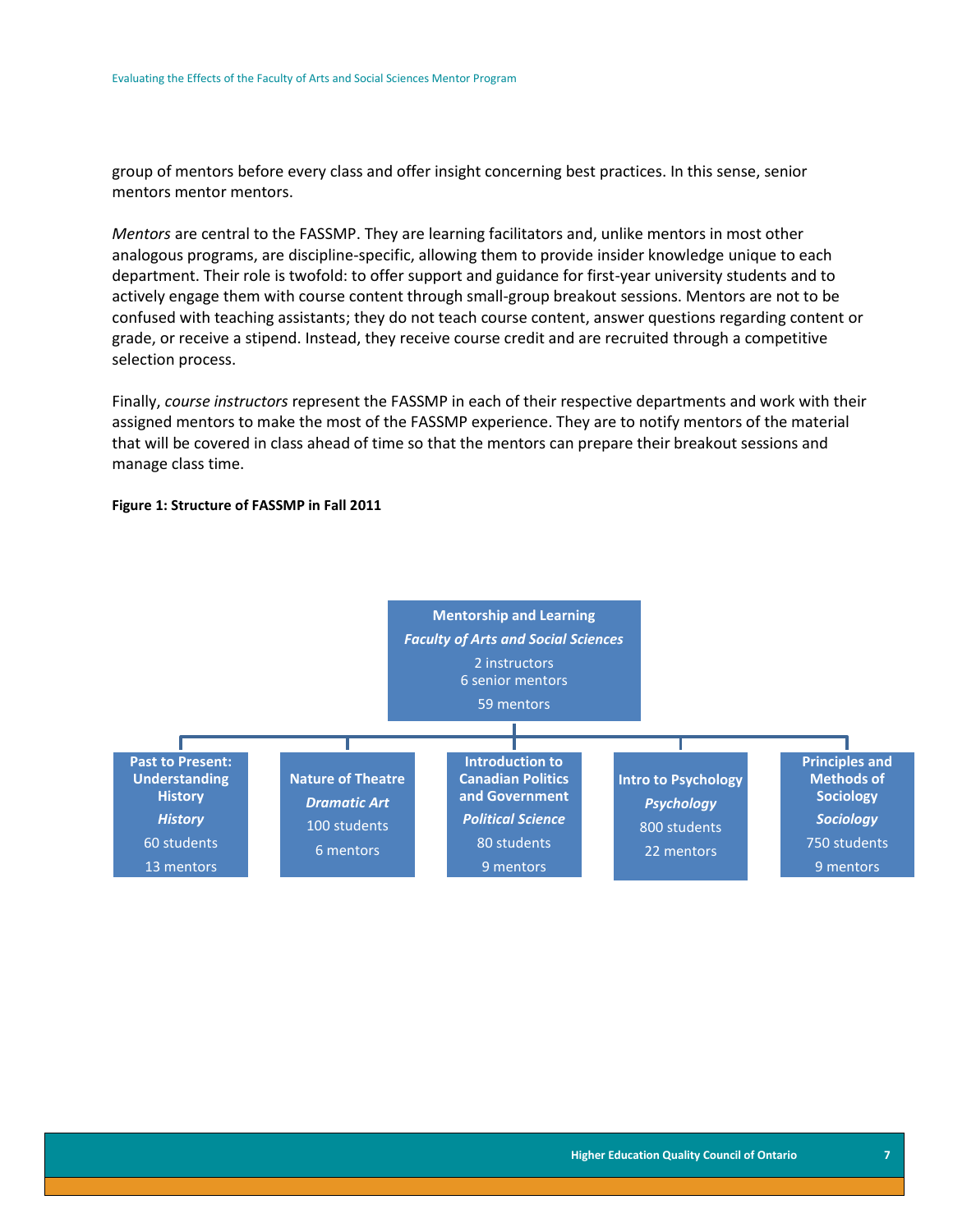### **Literature Review**

The link between mentorship and academic success has been discussed in much of the academic literature. An analysis of these studies reveals several key themes and gaps. First, the broad and varying definitions of 'mentorship' often lead to a lack of consistency in measuring outcomes (Jacobi, 1991; Crisp & Cruz, 2009). For example, while the presence of specific peer-mentoring programs has been linked to significant improvements in student achievement (Rodger & Tremblay, 2003) and retention (Higgins, 2004; Collings, Swanson & Watkins, 2014), there is still a lack of methodical and rigorously tested research that would allow these findings to be generalized outside their specific contexts (Gershenfeld, 2014, p. 365). Even within higher education literature, it is challenging to find two mentorship programs that operate in exactly the same manner, making similar-systems comparison difficult. What is more, there is currently a lack of information on mentoring program models and minimal progress has been made in the expansion of definitions, theories and methods (Gershenfeld, 2014).

A second theme that emerges from the literature is that students are more likely to succeed in university when they are able to connect with an academic community. Studies illustrate that student success is linked to opportunities to connect with and commit to the institution, interact with faculty members and peers, engage actively in their learning process and take part in high-impact learning situations (Pascarella & Terenzini, 1991; Sidle & McReynolds, 1999; Kuh, 2009; Kinzie, 2010). Peer-led learning initiatives constitute one way of effectively achieving these conditions (Kreie, Headrick & Steiner, 2007; Lewis & Lewis, 2005; Tien, Roth & Kampmeier, 2002). This sentiment is also expressed by Holland, Major and Orvis (2012), who make note of student retention, academic success and future commitment to a student's faculty as outcomes of the use of peer-mentoring initiatives.

Similarly, the literature highlights the importance of "learning communities." Again, this concept suffers from a less than precise common definition. Tinto (1998) explains that learning communities are "a kind of co-registration or block scheduling that enables students to take courses together" (p. 170). This first definition is echoed in the literature by way of linked or clustered courses (Barefoot, Gardner, Cutright, Morris, Schroeder, Schwartz & Swing, 2005; Bunting, Dye, Pinnegar & Robinson, 2012). The second, broader definition comes from Wegner (1998) and focuses on a "privileged locus for the acquisition of knowledge" (p. 214); this "locus" may take the form of building supportive peer groups and allowing for shared learning among group members (Pugliese et al., 2012; Bunting et al., 2012; Crisp & Cruz, 2009; O'Brien, Llamas & Stevens, 2012). More often than not, however, the literature refers to learning communities without any significant definition. While many views exist on what constitutes a learning community, it is noteworthy that no definitions explicitly link this community to departmental faculty, focusing instead on peer interactions.

Another area of significant discussion is the role of the mentor. Support guide, overseer, personal and professional development facilitator, university guide, academic advisor and role model are terms that have all been used in reference to the position of mentor (Bolton, Pugliese & Singleton-Jackson, 2009; Bunting Dye, Pinnegar & Robinson, 2012; Crisp & Cruz, 2009; O'Brien, Llamas & Stevens, 2012; Power, Miles, Peruzzi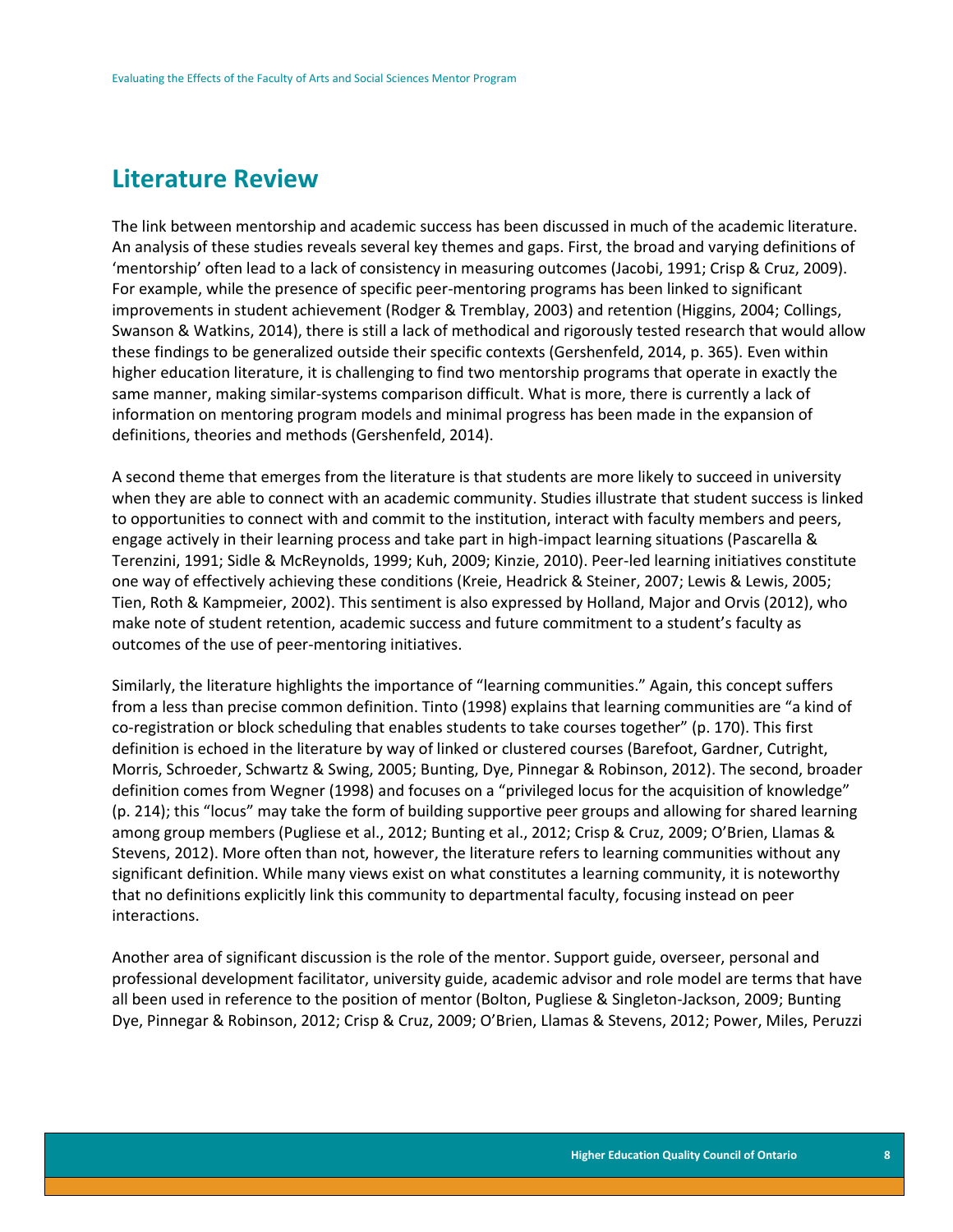& Voerman, 2011). Colvin and Ashman (2010) discuss the role of the mentor primarily as a link, peer leader, learning coach, student advocate and trusted friend (p. 125-126), while Smith (2008) describes mentors as class discussion facilitators and academic coaches.

While there are many mentoring programs and initiatives currently in practice, many focus on informal mentors, often linked to student services. One such example is the Mentor Accountant Project (MAP), developed in 2001-2002 and operating at two Scottish universities (Fox et al., 2010). A second, well documented example is the Telemachus Ancient History Mentor Program, located in New South Wales at Macquarie University; again, this program is based around informal mentors who liaise with the head of the Department of Ancient History and is geared toward creating a "learning community" within the discipline (Power et al., 2011).

The academic mentorship literature points to only a small number of embedded and for-credit mentorship programs. Of note is the for-credit peer-mentoring program at the University of Calgary, which reports a high level of responsibility and commitment among mentors (Smith, 2008). The only other for-credit model (to the best of our knowledge) is located at the University of Windsor, in the Faculty of Arts and Social Sciences Mentorship Program (FASSMP). While there are a variety of other mentorship programs even on the University of Windsor campus, these programs are not embedded into departmental classes and do not offer mentors class credit.

Finally, many studies on university-based peer mentorship discuss the relationship between mentor and mentee, academic results, and the retention or transition of mentees (Crisp & Cruz, 2009). A survey of 16 such programs within one discipline found that while there was a significant impact on mentees, there was no sign of any significant data on benefits to other stakeholders, such as the mentors themselves or the department (Dorsey & Baker, 2004, p. 263). Emerging research, however, is indicating that mentorship programs may have a positive and profound impact on mentors as well as mentees (Bolton, Pugliese & Singleton-Jackson, 2009; Heirdsfield, Walker, Walsh & Wilss, 2008; Smith, 2008; Terrion & Philion, 2008). Bunting, Dye, Pinnegar and Robinson (2012) focus on the mentor experience rather than that of the mentee, identifying three major themes: learning through observation and self-reflection, community building and personal responsibility. Finally, departmental impact is only briefly mentioned or hinted at in the literature (Fox et al., 2010; Pugliese et al., 2012) and is a topic that requires further research.

### <span id="page-9-0"></span>**Research Methodology**

This is an exploratory case study meant to serve as the first of future studies regarding the University of Windsor's FASSMP. It is our hope that this report will add to the existing academic literature of mentorship learning programs, uncover additional research questions and act as a model for new mentor programs.

In order to address our overarching inquiry, we conducted a case study of the FASSMP between September 2011 and June 2012. This study was guided by the following sub research questions: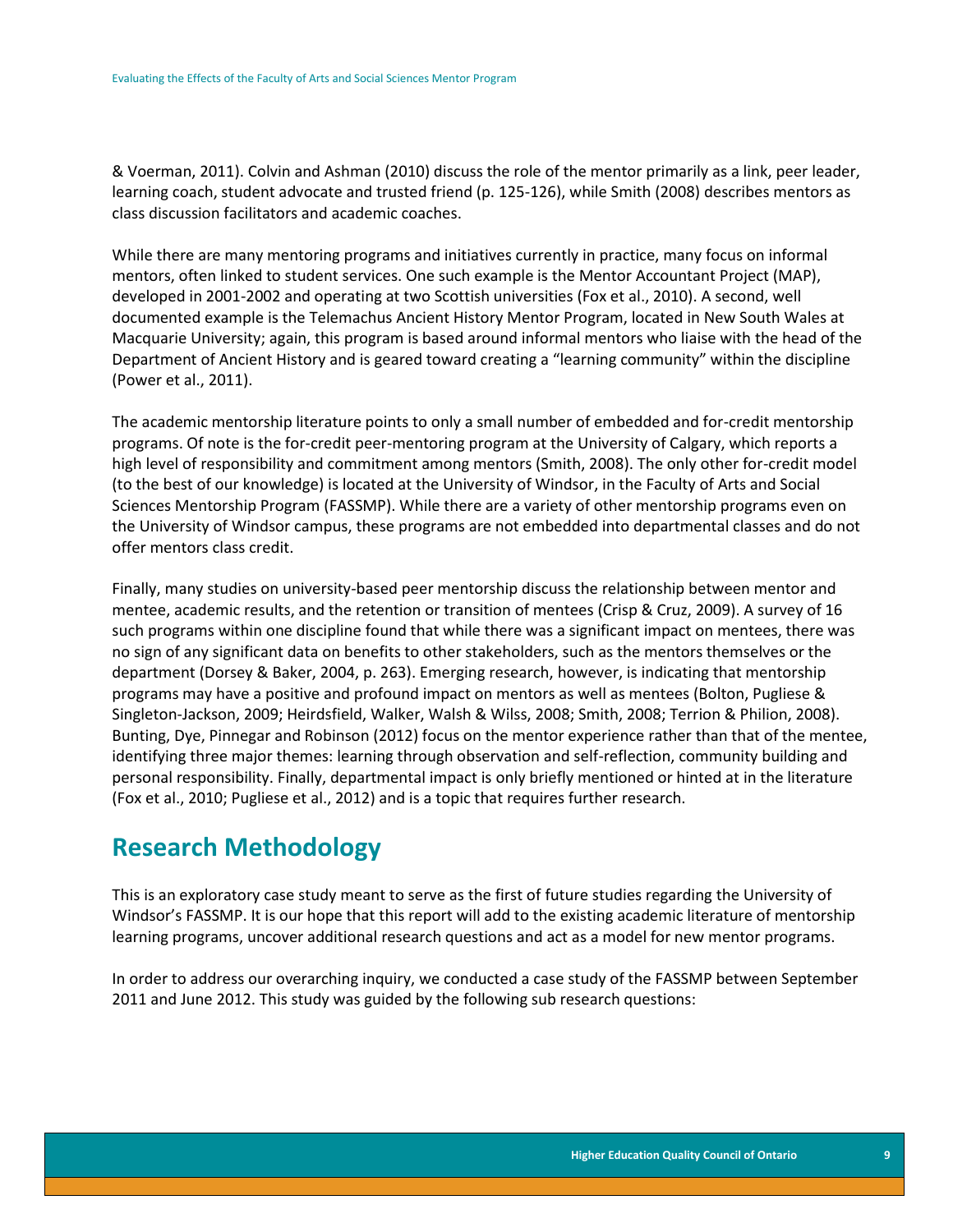- 1. How has FASSMP changed first-year student retention rates?
- 2. How does the FASSMP influence the perceived student experience within the classroom?
- 3. What is the impact of the FASSMP experience on mentors?
- 4. How do instructors perceive the effectiveness and/or implementation of FASSMP?

To address these questions, we drew on three main sources of data: surveys, focus groups and interviews, and institutional data. All data were collected in the fall and winter semesters of the 2011-2012 academic year.

### <span id="page-10-0"></span>**Measures**

### <span id="page-10-1"></span>**Survey**

The Classroom Survey of Student Engagement (CLASSE) is an adaptation of the National Survey of Student Engagement (NSSE) used to assess student engagement at the classroom level. There are two instruments that make up the CLASSE; of relevance to this study is CLASSE Student. This instrument uses Likert scales to explore the frequency with which students engage in various educational activities associated with a particular course. For this study, the CLASSE was used to assess student classroom engagement for both first-year students and mentors. Mentors completed the CLASSE survey in order to measure engagement in the Mentorship and Learning classroom. Additional questions relating to the mentorship component of the course were added to the original survey and complemented the CLASSE items.<sup>3</sup>

Mentorship and Learning students and first-year students enrolled in a participating course during the Fall 2011 semester were recruited via an invitation from their course website to complete an online survey. The link to the survey was also posted on each course's website. Completion of the survey confirmed informed consent. Participation was not mandatory and those who chose to participate were entered in a draw to win an iPod Touch. At the end of the online survey, students were given the opportunity to provide their information for follow-up to participate in an interview or focus group.

In addition, past mentors who took the Mentorship and Learning course between 2005 and 2010 were also contacted via email and provided with a link to an online survey to provide data on the impact of their mentorship experience.

### <span id="page-10-2"></span>**Focus Group and Interviews**

 $\overline{a}$ 

Both focus groups and semi-structured interviews were conducted to gather qualitative data on the impact of the FASSMP. There were three sets of interview protocols, one for each of the participant groups (first-

<sup>3</sup> See Appendix B: CLASSE Survey – Mentor-Specific Questions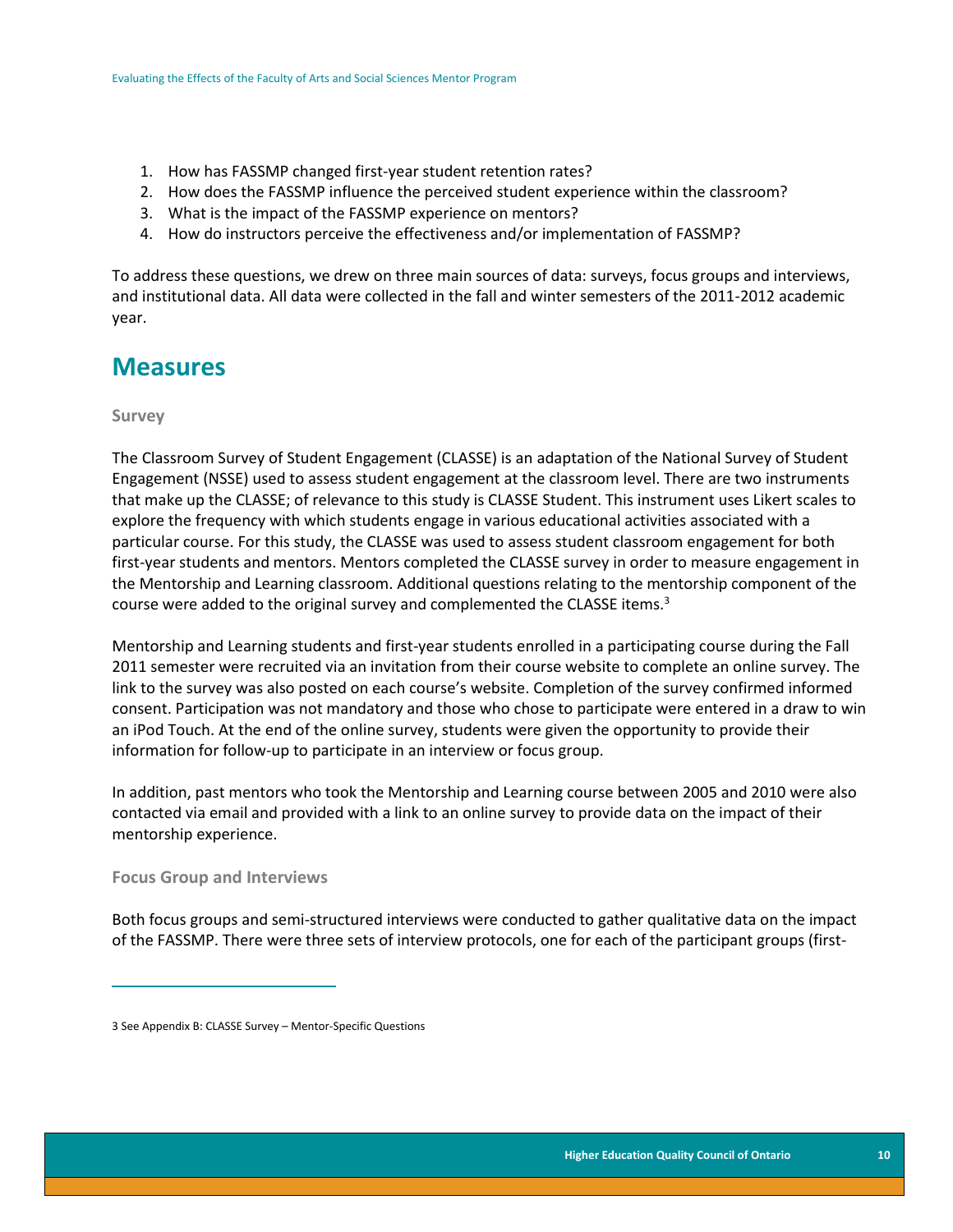year students, mentors and course instructors). The protocols for first-year students and mentors each contained six questions aimed at understanding the experience of the individual in relation to their participation in the mentorship program. Both protocols looked at the mentorship experience and the transition of first-year students from high school to university. The protocol used for first-year students looked at the value of the mentor, while the mentor protocol looked at the impact of the program on the mentor. See Appendix B for the protocols for the first-year students, mentors and instructors, respectively. All interviews and focus groups were audio-recorded.

Participants for our focus groups and interviews were recruited via email. Starting in January 2012, both first-year students and current mentors who had previously indicated an interest to participate in our study were contacted via email to schedule a time for a focus group. They were able to sign up for a time through email correspondence. Due to scheduling challenges, individual interviews were only offered to and conducted with those who were interested but unable to make one of the scheduled focus group sessions. Informed consent was obtained prior to the interview.

Similarly, course instructors were sent emails with a request to schedule an interview. Individual interviews were conducted with each of the five course instructors.

### <span id="page-11-0"></span>**Archival Institutional Data**

Enrolment and retention data were identified and obtained for the period between fall 2008 and fall 2013 to determine the possible impact of the FASSMP on student retention.

### <span id="page-11-1"></span>**Participants**

There were three categories of participants in this study. The number of participants per class was not tracked, although all disciplines were represented by first-year students and mentors, with the exception of dramatic art, for which no students responded to the survey despite a second call for participants from the course instructor. All students were invited to participate in the focus group interviews via the university's learning management system, Collaboration and Learning Environment Windsor, commonly known as CLE*W*.

#### <span id="page-11-2"></span>**First-Year Students**

<span id="page-11-3"></span>All students who were enrolled in a participating first-year course from one of the five arts and social sciences departments were eligible for the study. In total, 225 out of approximately 1,040 eligible students completed the CLASSE survey, for a response rate of about 22%. Thirteen additional 13 first-year students participated in either a focus group or an individual interview.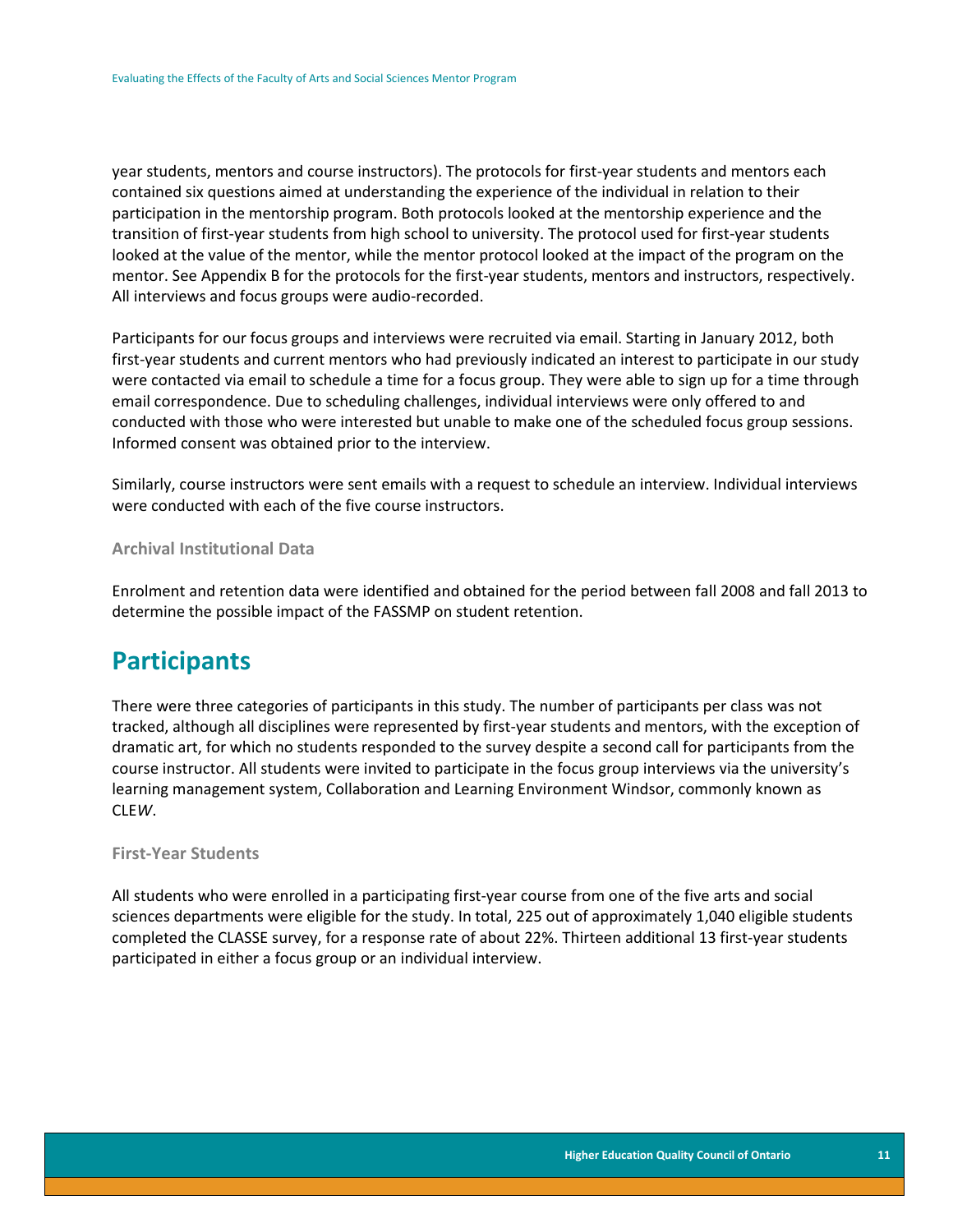#### **Student Mentors**

We also collected data from current students enrolled in the Mentorship and Learning course. Twenty-four current mentors completed the CLASSE out of a possible 59, for a response rate of 41%. In addition, 14 mentors participated in either a focus group or an interview.

#### <span id="page-12-0"></span>**Past Mentors**

We recruited past peer mentors to evaluate the impact FASSMP had in their lives after the completion of their undergraduate degree. Sixty-three of them completed the CLASSE.

#### <span id="page-12-1"></span>**Course Instructors**

The five instructors who oversee the implementation of the FASSMP – representing the departments of drama, history, political science, psychology and sociology – made up the final set of participants for the study. Each of these instructors participated in an interview.

### <span id="page-12-2"></span>**Research Approaches**

This study uses both quantitative and qualitative research methods. The first research question requires the use of quantitative data and involves the consultation of retention rates for students in non-mentorship FASS courses compared to students enrolled in FASS courses that contained a mentorship component. Frequency analyses were conducted and enrolment numbers were compared. Similarly, for research questions two and three, we ran frequency analyses with all survey data. From these findings, we were able to identify key items and get a sense of the percentage of students (by department and overall) who were engaged as measured by CLASSE data. Finally, we ran a series of cross-tabulations with items from the CLASSE to identify any significant differences in student engagement between departments.

Our qualitative research methods involved interviews and focus groups. Once all interviews and focus groups had been conducted, transcripts were separated by participant group and transcribed. Beginning with first-year student data, the transcripts were read in their entirety by research assistants working independently. This was followed by a meeting to discuss emergent themes. A preliminary set of themes and their definitions was set, and the first five first-year interviews were coded independently. Following this initial coding, our research team met again to discuss and resolve any differences. This process was repeated four times, with a coding meeting held for the remaining six first-year interviews, the mentor interviews, the focus group interviews and finally the instructor interviews.

After all interviews had been coded, three theme charts were created (first-year chart, mentor chart and instructor chart). Quotes selected during the coding phase were placed under the appropriate theme category in the chart. The main theme categories of each chart were then analyzed and re-organized into sub-themes (see Appendix B). Following the initial analysis, each theme chart was circulated electronically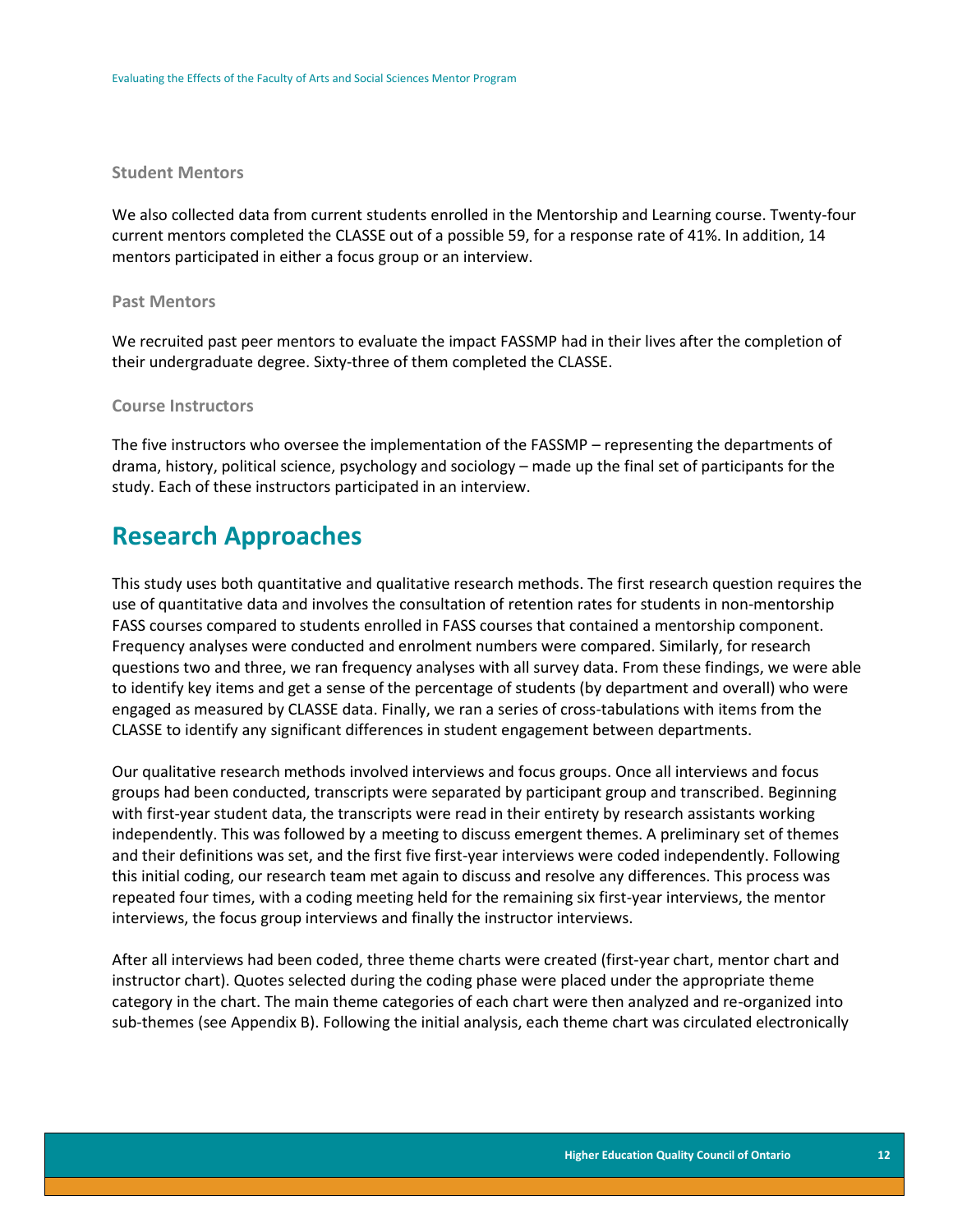within the research team for review, comments and discussion. Final adjustments to the theme categories were then made.

### <span id="page-13-0"></span>**Findings**

This section will answer each of the aforementioned research questions, with answers for questions 2, 3 and 4 being derived from the qualitative data. The interview and focus group data were synthesized into six tables in Appendix B, with the research team identifying both general themes and subtopics to support each of these questions. A selection of quotes is included to support the themes and is referenced frequently throughout the report of the findings.

Overall, the data show that most first-year students were generally positive about having a mentor and benefitted in some way from the experience. Additionally, the mentors themselves received many positive benefits from the self-reflective process in which they participated. Instructors observed the mentors' evolution and commented on the overall impact of the FASSMP on pedagogy, relational connections and departmental cohesion. Whether it helped with academic success, transition into university, or created friendships and connections among students and mentors, the majority of participants indicated that mentors positively impacted their student experience.

<span id="page-13-1"></span>**Research Question 1**

How has FASSMP changed first-year retention rates?

For a student to be considered retained, they must be enrolled at the University of Windsor for two consecutive fall semesters. To address our first research question, we looked at all first-year students, whether full- or part-time, who were enrolled in a mentored FASS course at any time between fall 2008 and fall 2012. We compared these numbers to the general enrolment numbers of first-year students in other, non-participating FASS courses.

We found that the retention rates for the mentored courses were consistently higher across the years when compared to the overall FASS rates (Table 1). It is important to note that this difference may be due in part to the fact that the number of students included in mentored courses was smaller than the number of students in the non-participating classes, so each retained student accounts for a higher proportion of the total. However, the large and consistent difference in rates suggests that students in courses with a mentor integrated are more likely to persist in their studies. The results from this study match the results from preliminary studies that indicated that including a mentorship component in first-year classes through the University of Windsor FASSMP is associated with significantly higher student retention rates in first and subsequent years (Pugliese et al., 2012).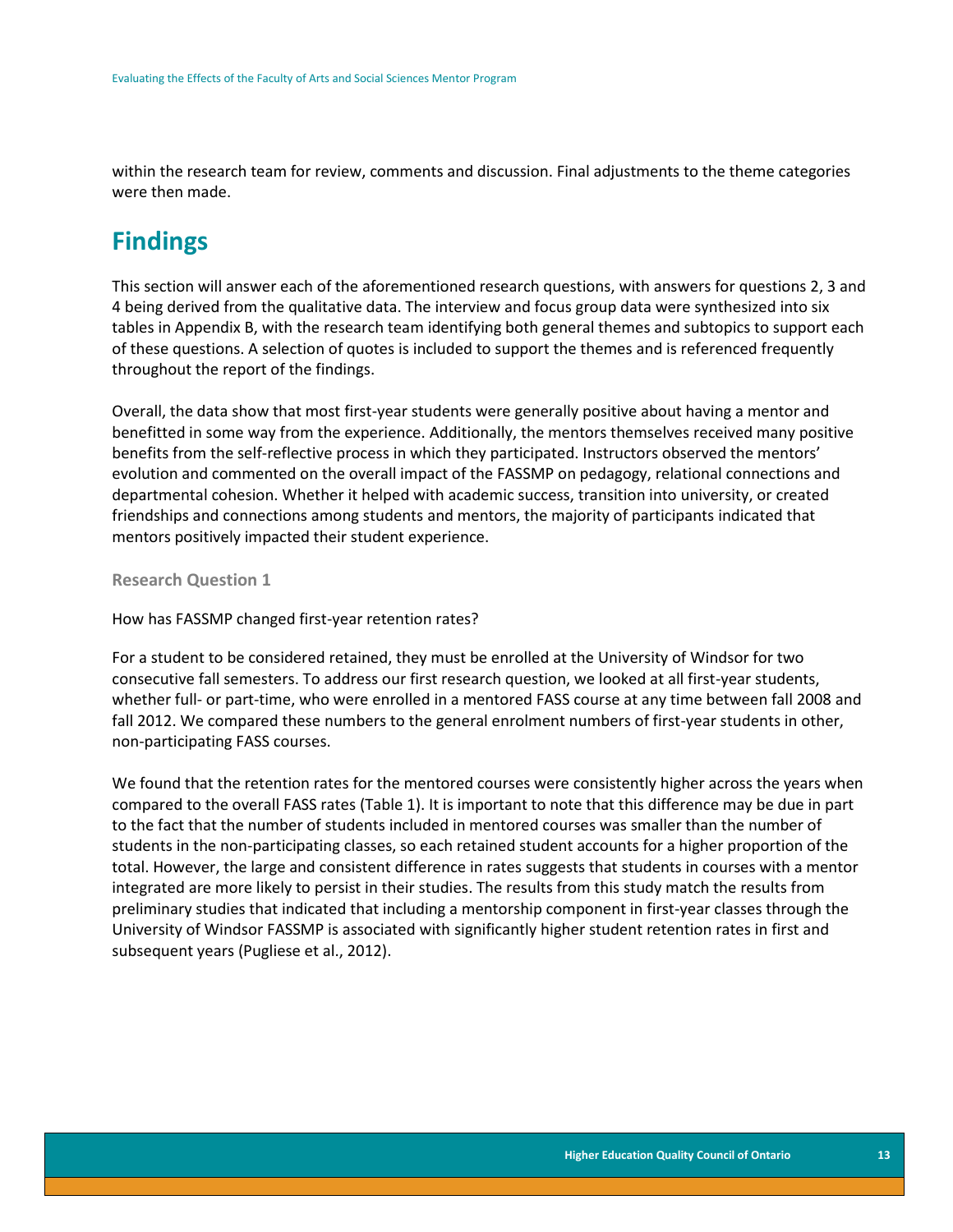| <b>Semester</b>  | <b>Non-mentor class</b> | <b>Mentored class</b> |
|------------------|-------------------------|-----------------------|
| <b>Fall 2008</b> | 76.3%                   | 87.8%                 |
| <b>Fall 2009</b> | 73.3%                   | 86.4%                 |
| <b>Fall 2010</b> | 71.8%                   | 83.2%                 |
| <b>Fall 2011</b> | 72.0%                   | 80.6%                 |
| <b>Fall 2012</b> | 72.1%                   | 82.8%                 |

#### <span id="page-14-2"></span>**Table 1: FASS Retention Rates for First-Year Students, both Part-Time and Full-Time**

### <span id="page-14-0"></span>**Research Question 2**

How does the FASSMP influence the perceived student experience within the classroom?

#### <span id="page-14-1"></span>*Quantitative Data*

 $\overline{a}$ 

The intention with the CLASSE survey was to see whether students who had mentors with them in the classroom would respond to general CLASSE questions differently from students who had no connection with a mentor. The goal was not to prove the effectiveness of the FASSMP using CLASSE but instead to provide evidence to suggest that students connected with the FASSMP would have higher overall classroom engagement scores than the average CLASSE respondent in the faculty.

A series of t-tests were performed to determine the effect of the mentor experience on student engagement as measured by the CLASSE survey.<sup>4</sup> Many of the questions on which students in mentored classes scored higher were closely linked with activities led by the mentors. CLASSE items were higher for first-year students who:

- reported greater participation in the mentor-led breakout sessions and activities (Q39)
- were more comfortable interacting with their mentor (Q40)
- found their mentor to be very helpful in aiding their transition to the university  $(Q41)$
- found mentor-led activities to be very helpful to their ability to understand course material (Q42)
- consulted with their mentors multiple times on academic issues (Q43)
- $\bullet$  felt that their experiences with their mentors was very helpful to being a good student (Q45)
- were more motivated by the mentor experience (Q46)

<sup>4</sup> See Appendix B: CLASSE Survey – Mentor-Specific Questions.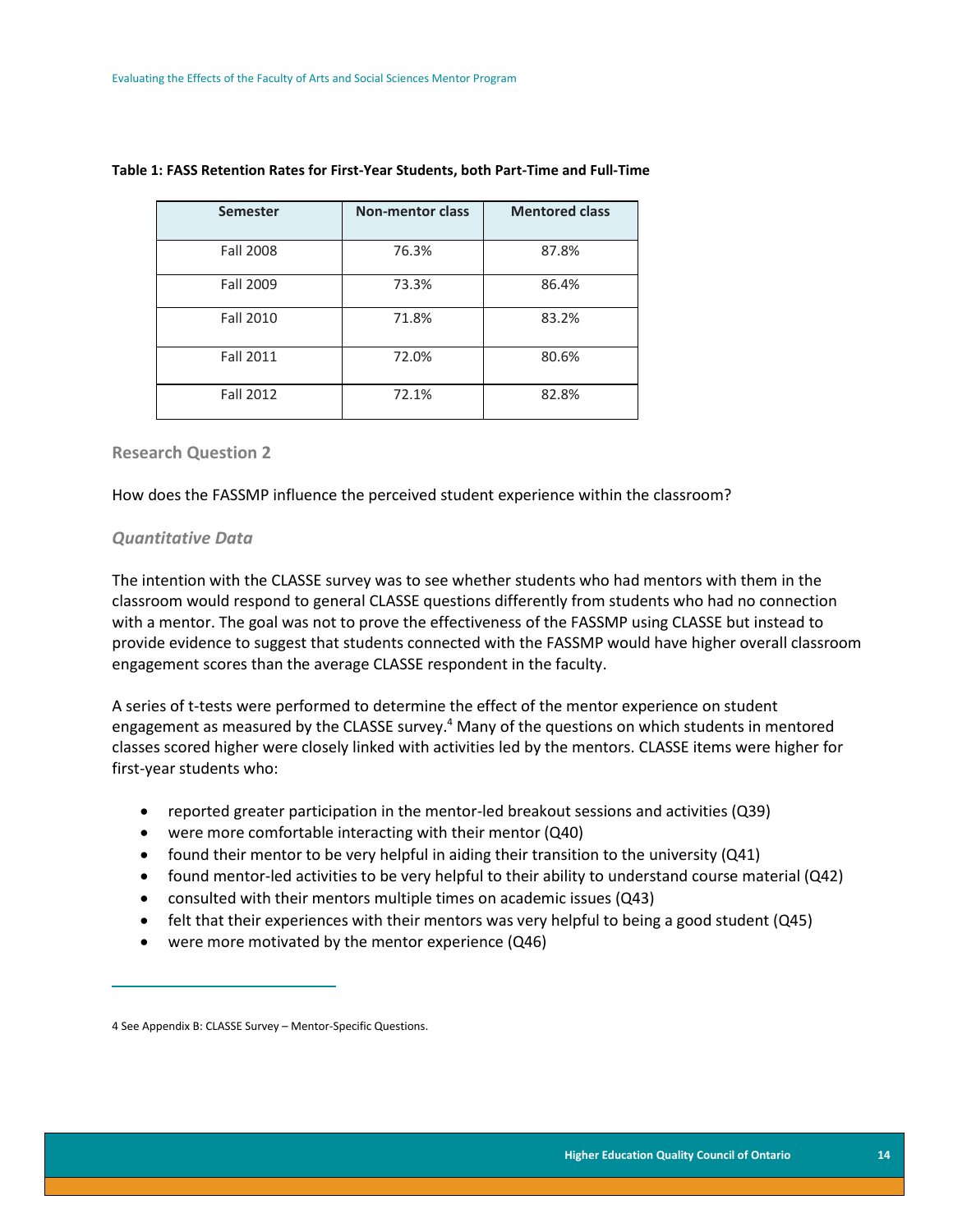Students who credited the activities and strategies of their mentors for providing them with a better understanding of course material and those who frequently took part in mentor-led breakout sessions were significantly more likely (p<.001) to have higher scores on the CLASSE engagement activities than those who did not. A similar positive result was found for students who reported that having a mentor was motivating and helped them to be a good student. These students were significantly ( $p<$ -.001) more engaged than those who did not view the mentor experience so positively. Finally, students in the mentored classes who felt that their mentor had been very helpful in their transition to university were significantly more likely (p<.001) to score higher on the CLASSE engagement measures. These findings suggest that the actions and behaviours of the mentors are key to student engagement.

Future research could allow more rigorous conclusions to be drawn about the effect of mentors on student engagement in the classroom by administering the CLASSE instrument to two sections of the same course, with one section being mentored and the other not. Ideally, the two sections would be taught by the same instructor.

### <span id="page-15-0"></span>*Qualitative Data*

Data collected from all three participants groups reveal the way in which the FASSMP has a positive impact on both the academic and interpersonal experiences of first-year students in the classroom.

#### *Theme 1: Academic Impact*

Academic impact can be categorized into the following sub-topics:

- Practical academic advice
- Constructive feedback
- Content-specific learning
- Critical thinking skills
- Increased engagement and participation
- Accessibility and approachability for assistance

The range and scope of the mentors' effect on the first-year student academic experience is very significant. Mentors have the task of helping students navigate the first-year experience. They assist in bridging gaps that the professor is sometimes unable to address, such as studying for midterm exams, essay writing support and keeping up with class content. Many first-year students reported feeling that mentors were accessible and made them feel comfortable, often breaking down the barriers that may exist within the professor-student relationship.<sup>5</sup> This allowed mentors to provide practical advice, give constructive feedback

<sup>5</sup> Appendix C, Table 1.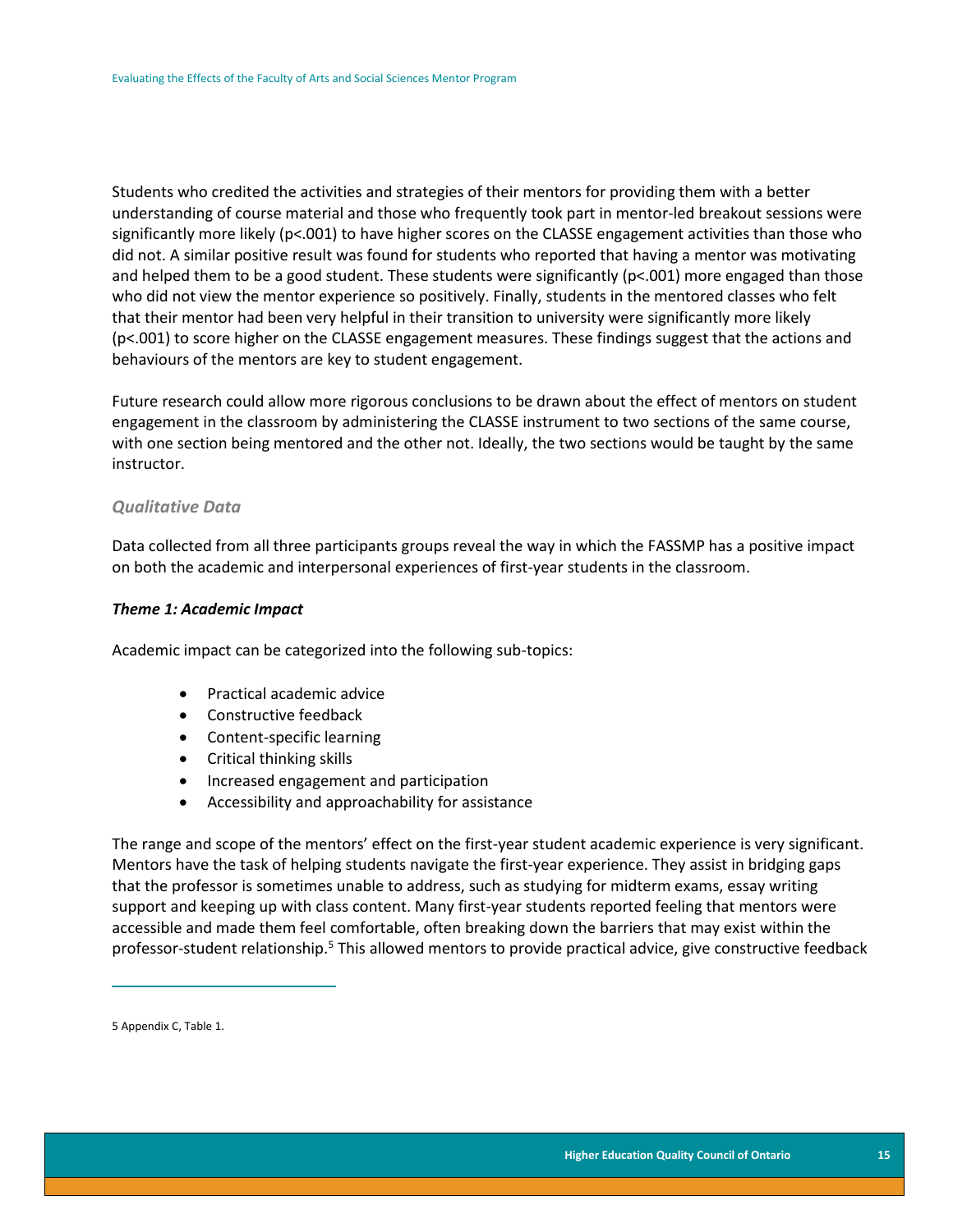on how to improve on course assignments, as well as address any content-specific questions. Additionally, first-year students reported increased engagement within the classroom, noting an increase in understanding of the course material.<sup>6</sup>

The interviews with mentors corroborated these findings. An increase in pedagogical connections and critical thinking capacity emerged as a prominent finding, as both mentors and first-year students confirmed that the FASSMP provided a rich learning experience that allowed for innovative teaching approaches. The interviews with the course instructors further elaborated on this point, with one professor summarizing it this way:

They [the mentors] are hitting it [course content] in different ways pedagogically and I know this just intuitively, the more different ways you hit something, the better it is retained. … that's just in any class, having somebody else teach a similar thing in a different way is going to make your retention just much higher. $7$ 

This sentiment was expressed by all three participant groups. Mentors had the unique ability to employ different learning techniques through their specialized breakout sessions that were able to increase and stimulate the first-year students' content knowledge. They also had a lasting impact beyond the classroom by helping students refine their academic skills.

### *Theme 2: Interpersonal Skills and Social Connections*

The interviews from all three participant groups reported an increase in both interpersonal skills and social connections. They can be categorized as follows:

- 1) Positive work environment
- 2) Increase in social connections

The FASSMP provides first-year students with a mechanism to meet and interact with other students through the structured breakout sessions, an opportunity that students typically do not have within a university classroom. It is clear that this experience allowed first-year students to develop relationships, translating into a more positive and open work environment. Professors observed this finding, noting that these connections seemingly reduced the isolation that often puts students at risk of achieving poor academic results or even dropping the course entirely. In addition to the academic impact, this sense of connection provides students with the opportunity to collaborate and learn from each other, an experience that would not typically occur naturally in a lecture-style class.

<sup>6</sup> Appendix C, Table 1.

<sup>7</sup> Appendix C, Table 3.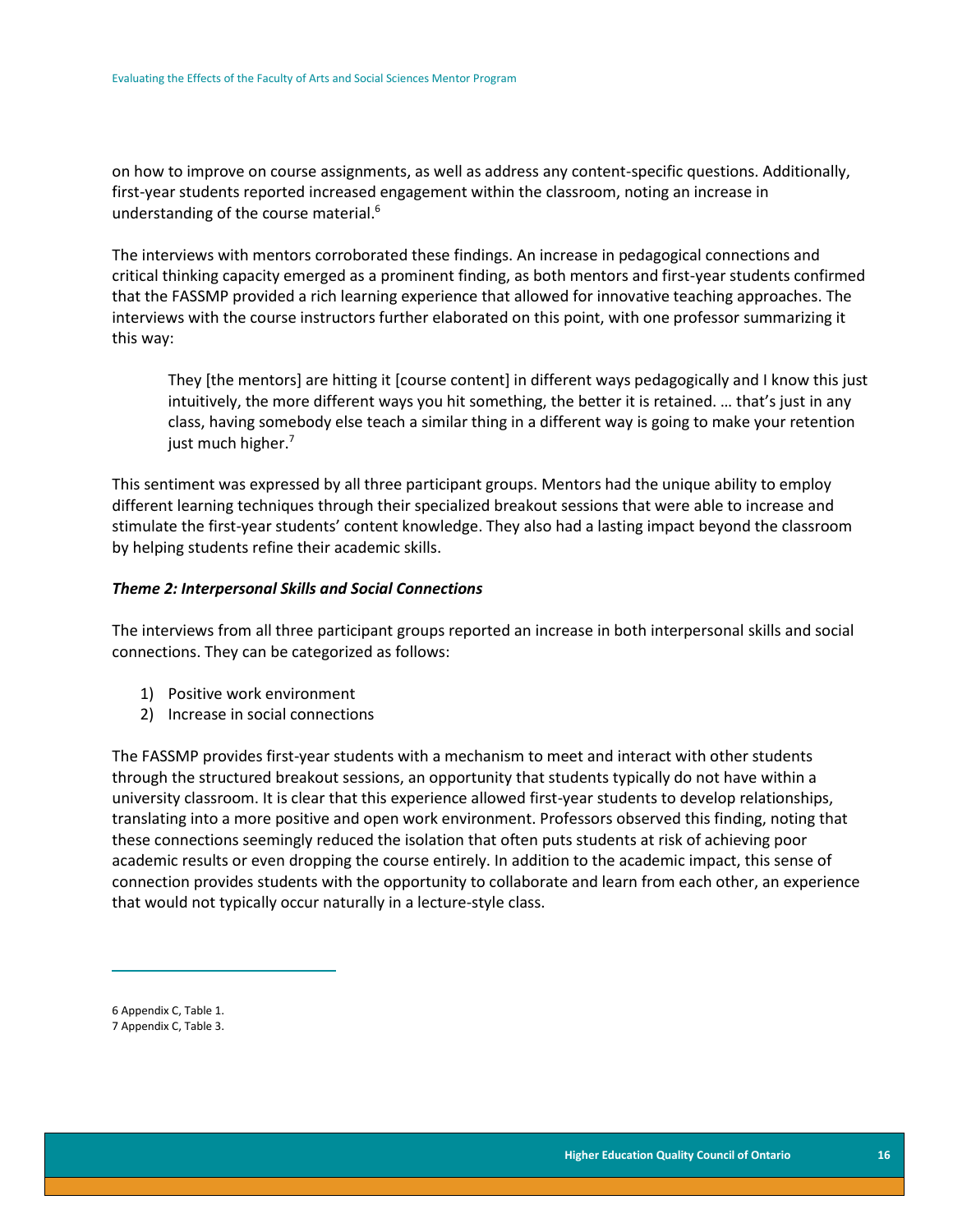It is clear that having an undergraduate mentor who is available to provide assistance and instruct first-year students in fundamentally different ways than the professor contributes to a greater connection to both the course and to one another in the classroom. Overall, the data show that most first-year students were generally positive about having a mentor and described benefiting in some way from the experience. Whether the mentor helped with academic success, the transition into university, or the creation of friendships and connections among students in first-year classes, many students indicated that mentors positively impacted their student experience.

<span id="page-17-0"></span>**Research Question 3**

How does the FASSMP experience impact mentors?

To answer this research question, data from both the mentor and instructor focus groups are utilized. In addition to this, a survey was conducted with past mentors who participated in the FASSMP between 2005 and 2010 to understand if there was any significant impact after they left the academic setting. Here, the lasting impact of the FASSMP is the most prominent finding. All three participants groups reported being aware of an increase in personal growth, as well as an increase in interpersonal skills and social connections as a result of their participation in the mentorship program. This is significant as it suggests that the FASSMP is leaving a lasting mark on mentors. However, the data reveal that the impact is more important than anticipated.

#### *Theme 1: Personal Growth*

Mentors reported personal growth in several areas as well as the development of new skills. The major subthemes are categorized as follows:

- 1) Leadership skills
- 2) Presentation skills
- 3) Organizational skills
- 4) Study and learning skills
- 5) Critical thinking skills
- 6) Facilitation of learning
- 7) Self-esteem and self-confidence
- 8) Transferrable skills
- 9) Community contribution

These topics emerged through mentor and instructor interviews. Both groups observed that the practicum component of the mentorship program and the self-reflective process that accompanies it led to personal growth in mentors. As mentors were required to create, lead and report on breakout sessions, they noticed a substantial increase in their abilities surrounding these tasks. Instructors corroborated these findings, observing a noticeable transformation of many mentors throughout the semester. Past mentors also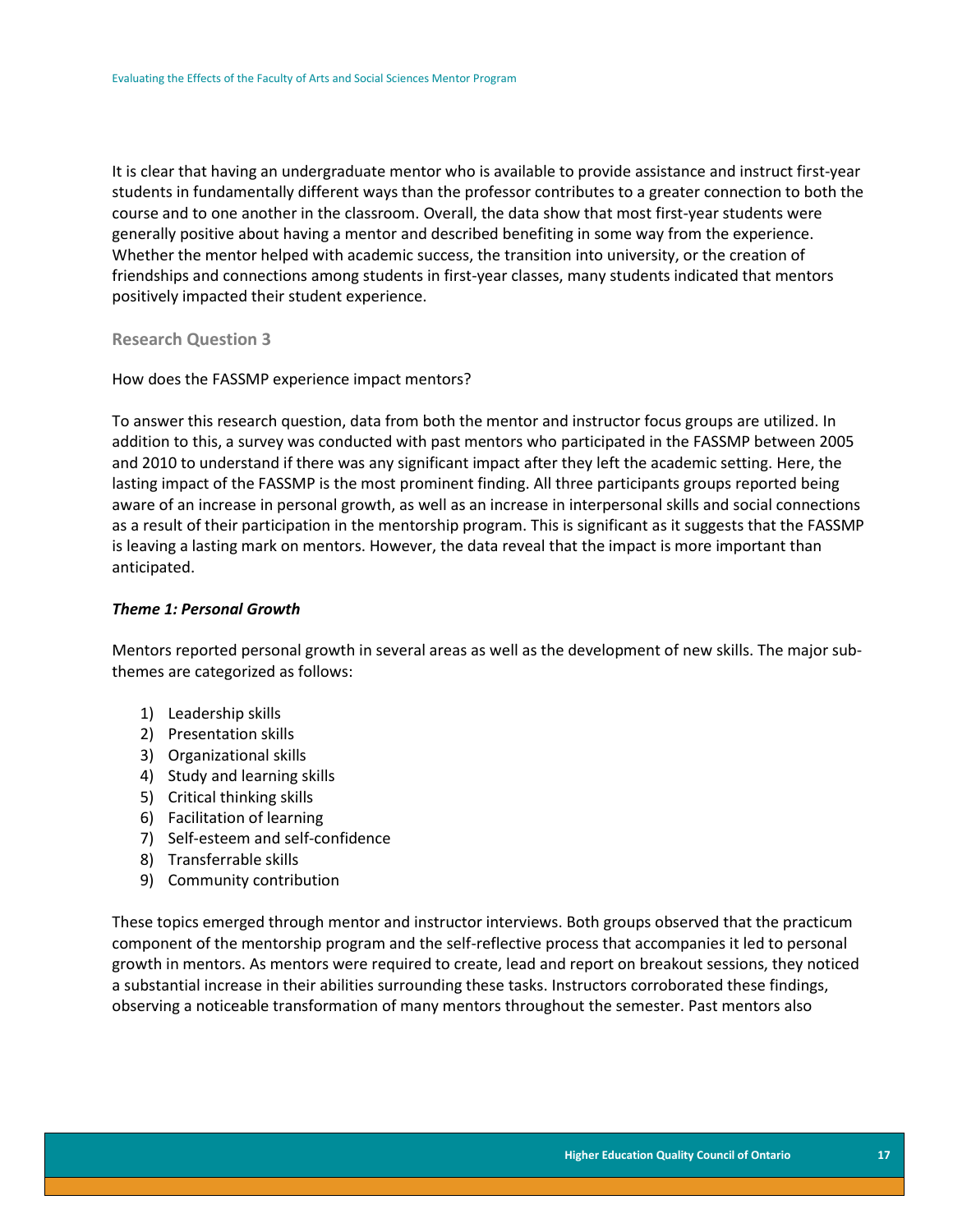corroborated these findings: nearly 75% indicated that the FASSMP experience helped them become a better student and 44% indicated significantly higher academic motivation.<sup>8</sup> Both perceived and actual changes occurred, with both mentors and instructors reporting that the experience augmented their selfconfidence, translating into greater effectiveness within the first-year classroom. For example, one mentor noted:

I've gained a lot of more confidence in my own abilities. … I find it very difficult to trust myself and my own abilities. I did while in school, but I had this idea that it was just a fluke and I was just lucky I was good at writing essays and it had nothing to do with my own abilities. Through mentorship [FASSMP] I started seeing myself as a successful person, as a good student, as somebody is capable, somebody who had skills and talents. That really boosted my confidence in my own abilities. $9$ 

Even though mentors were working in different settings across various disciplines, the common responsibility to instruct students impacted their development. Mentors did not begin the course as 'experts', but grew their skills and developed existing ones throughout the course of the program.

#### *Theme 2: Interpersonal Skills and Social Connections*

There was also an observable increase in mentors' interpersonal skills and social connections. This was similar to the first-year students' experience. Mentors and instructors perceived that the program cultivated healthy relationships between mentors, who were required to work collaboratively both in the FASSMP class and the first-year breakout sessions. Trust and friendship developed, as mentors learned to relate and engage with others who were different from them. One mentor commented:

I remember one activity was list your hope, fear and expectation. You had to do that on the first day of class, you're sitting with a bunch of strangers and you're sitting there saying a hope, a fear, an expectation. You've already let these people know more about you in one hour than you may have with anybody else that you meet in university. And then throughout the semester we are constantly doing these activities where we have to say how we feel, or express how something went, so I think that's why the bond is so different between mentors.

In addition, past mentor survey data also indicated an increase in engagement with fellow classmates.<sup>10</sup> Professors also observed this heightened interaction between mentors. Both groups noted that through interacting with other students outside their disciplines, mentors developed positive social connections. Past mentors were in agreement, with more than 80% responding that the FASSMP had helped them develop social relationships.<sup>11</sup>

<sup>8</sup> See Appendix D, questions 4 and 5.

<sup>9</sup> See Appendix C, Table 2.

<sup>10</sup> See Appendix D, Question 1.

<sup>11</sup> See Appendix D, Question 3.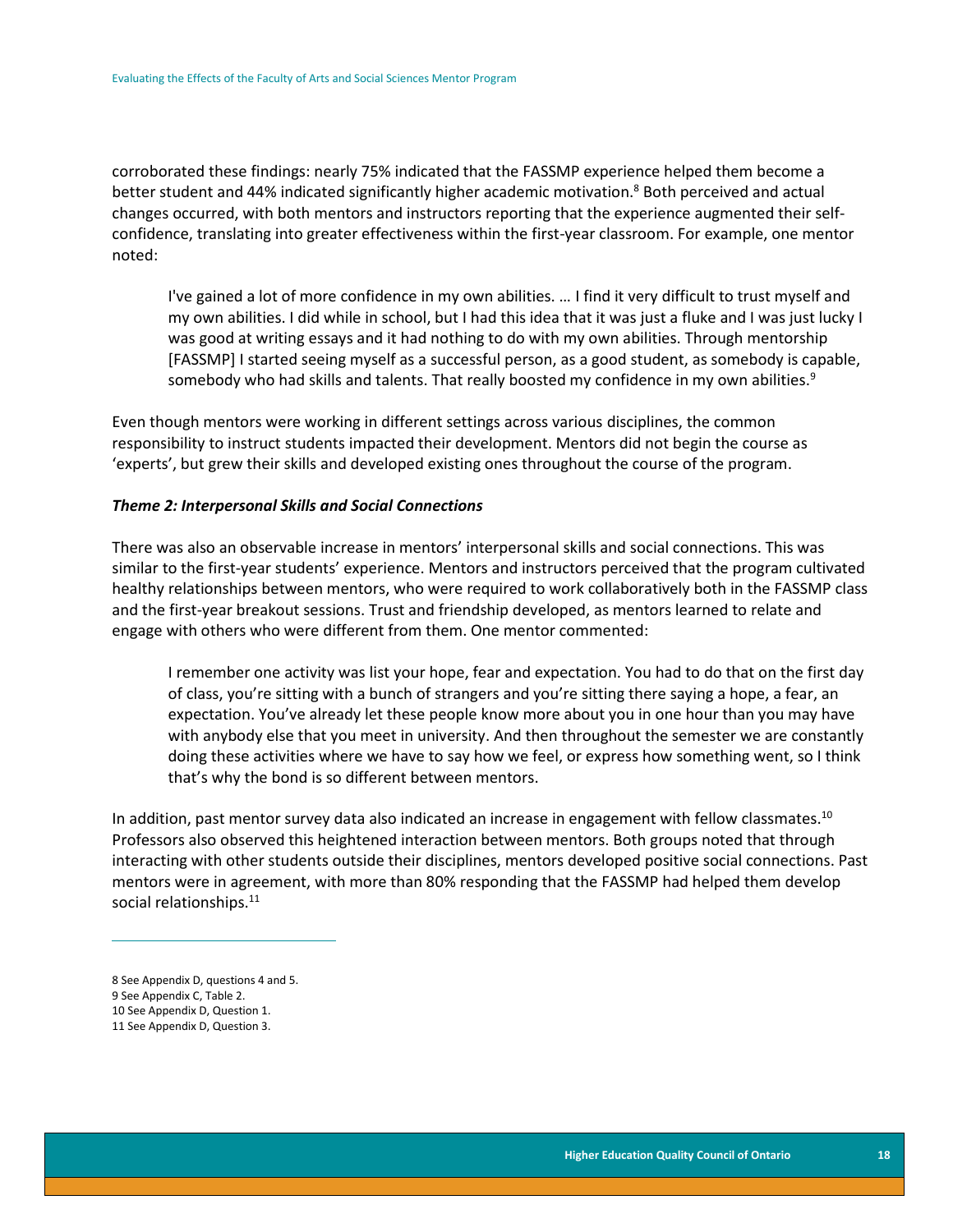Both the quantity and intensity of the interview responses relating to the mentors' personal growth and increase in positive social interactions point to a significant change in both areas. It is clear that the impact of the FASSMP extends beyond the first-year classroom to affect the undergraduate mentors themselves.

### <span id="page-19-0"></span>**Research Question 4**

How do instructors perceive the effectiveness and/or implementation of FASSMP?

The data collected from the instructors' interviews provide another perspective on the FASSMP's overall impact in the classroom, on students and on the greater university community. These interview questions were designed to shed light on both the benefits and challenges instructors faced, as well as the impact on their own pedagogical styles. Findings were generally positive and consistent with both the first-year student and mentors' interviews.

### *Theme 1: Academic Impact*

Four topics emerged to describe the academic impact of the FASSMP:

- 1) Student engagement
- 2) Approachability of mentors
- 3) Increased connection to students
- 4) Increased pedagogical connections
- 5) Assessment

The implementation of the FASSMP into the instructors' classroom time increased the level of student participation. The professors suggested that the open atmosphere created by mentorship breakout sessions encouraged this participation, something they would not have been able to achieve on their own accord. The approachability of mentors contributed to this phenomenon, as first-year students were typically more open with the mentors, who were neither an authority figure nor responsible for assessment. One instructor articulated it as follows:

I just feel the tension and atmosphere of the breakout group change when I am within earshot. They are conscious that I may hear what they will say and I may judge them. … I think it is just an important moment that they have talking to each other each other and talk about what is going on in class in this very different kind of discourse.<sup>12</sup>

Instructors also noted that giving mentors the time and space to work with the first-year students in smaller groups allowed them to observe their students engaging with the course content in innovative ways.

<sup>12</sup> See Appendix C, Table 3.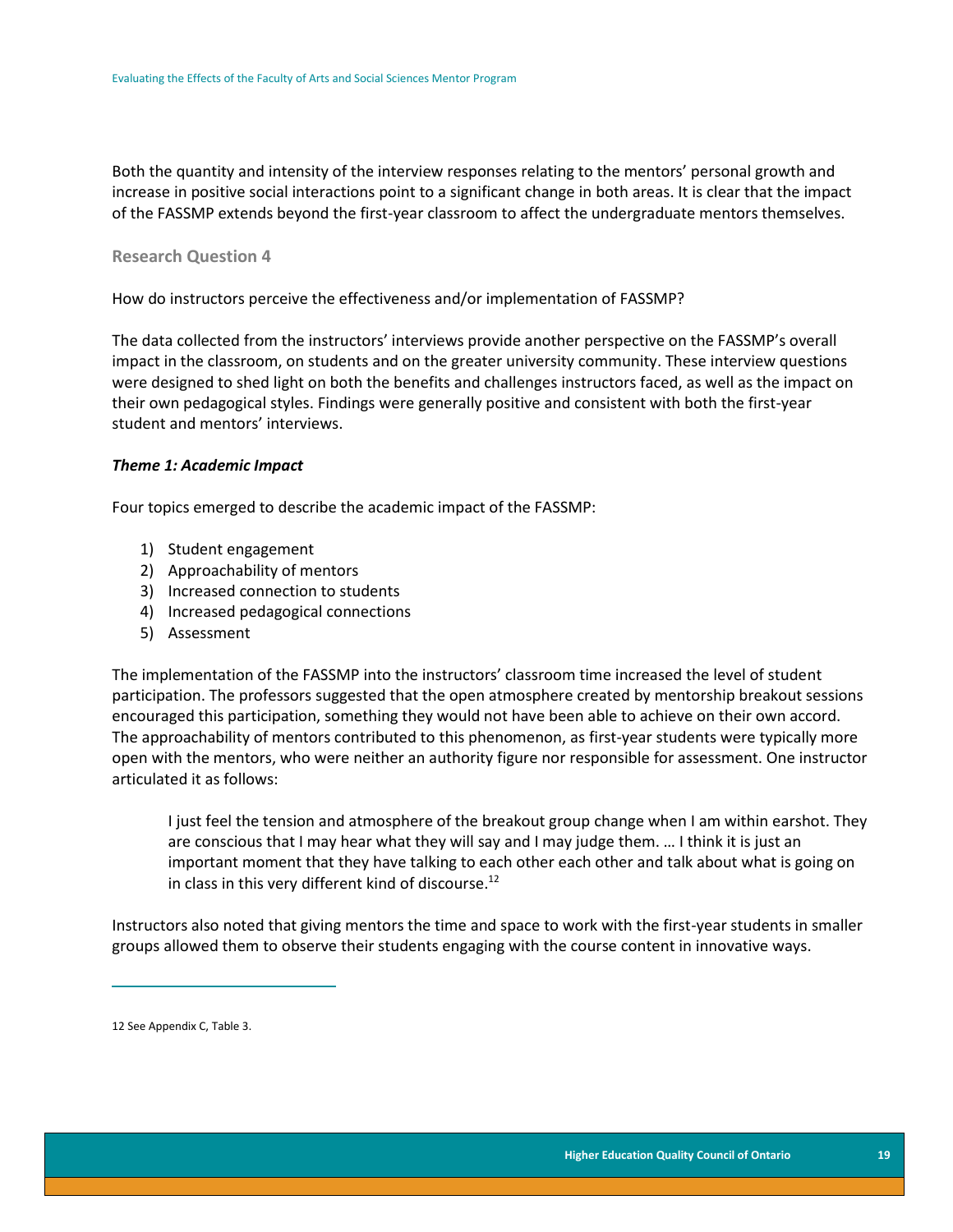Observing the way in which mentors operates sometimes affected the instructor's own teaching style, assessment practices or curriculum development. The instructors noted that the presence of mentors provided an effective feedback mechanism, as mentors were able to report to the professors their observations of student learning, shaping the development of the class to better suit the students' learning needs. For example, one instructor reported having a better sense of the "pulse of the room" through the mentors, helping them to make better pedagogical decisions based on the breakout sessions.<sup>13</sup>

### *Theme 2: Institutional Impact*

The addition of mentors allowed instructors to observe departmental changes that extended beyond the classroom:

- 1. Increased engagement between professors and mentors
- 2. Mentors as resource for first-year students
- 3. Increased mentor visibility and involvement

Instructors noted that many mentors became more connected with peers and professors in their respective departments. This led to increased involvement in various events, such as open house recruitment, fall orientation, high school days and other department specific events. The mentors created a non-threatening space outside of the classroom that encouraged other students to become more active in the university community. For example, one group of mentors was motivated by their course instructor to create a departmental student group.

Generally, the incorporation of mentors was seen by instructors as having a positive impacts on departmental cohesion.

## <span id="page-20-0"></span>**Challenges**

<span id="page-20-1"></span>Although the findings generally reported a positive impact of FASSMP on the various participants, it is important to account for the program's challenges, especially when making recommendations for growth and development. These findings largely pertain to various elements of the FASSMP's structure and the mentors' role. Notably, two particular disciplines experienced substantial challenges due to structure and size of breakout sessions.

13 See Appendix C, Table 3.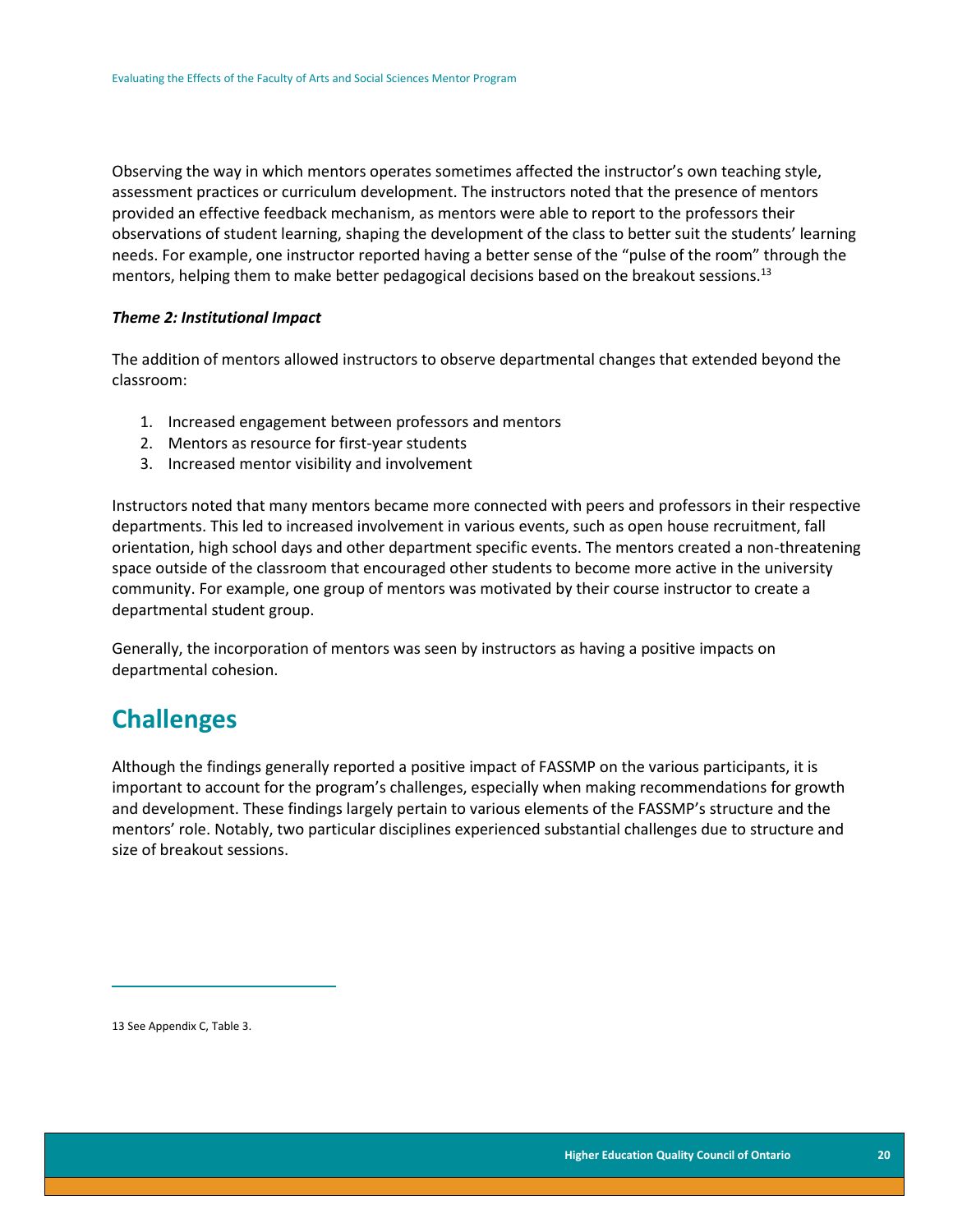### **Challenge 1: Structural Challenges**

The challenges originating from the FASSMP's structure are categorized as follows:

- 1) Time constraints
- 2) Need for structured connection between instructors and mentors
- 3) Succession and sustainability of FASSMP with first-year classes

Time constraints were a universally acknowledged challenge within the FASSMP. At all levels, first-year students, mentors and instructors alike noted the difficulties that arose when breakout sessions were either too short or too long. Mentors are given a portion of classroom time in which to complete a planned lesson that complements the course and achieves an identified learning goal. However, it was often noted that issues such as the length of lectures (whether too long or too short) would leave mentors unable to complete their planned activity. Although this finding was known to the FASSMP course instructors, who helped mentors to overcome these challenges, the consistent data regarding this topic confirm how critical timing is when it comes to breakout activities. Instructors were the ones in charge of the classroom and therefore had a different perspective on the time constraints. For instance, they noted that finding a balance between lecture time and the time allocated to breakout sessions required them to rethink the structure of their classes.<sup>14</sup>

Another challenge is centered on the lack of structured time for instructors to discuss issues with mentors regarding the form and function of class *outside* of class time. Both mentors and instructors articulated this need, noting that without a formal mechanism to discuss classroom issues, some things would fall through the cracks. One instructor described it like this:

I think if this was to continue, the challenge would be that extra time the instructors need to allocate for discuss[ing] the issues with mentors. … The instructor needs to spend time with mentors at least once a week or every other week, discussing the key terms and concepts so they know and share those with the students consistently and accurately. Although perhaps after a couple of times of meetings, if time arises, not necessarily all the time, but to see if there is a problem that the mentors themselves perceive that need to be addressed.<sup>15</sup>

Both educational and relational issues are raised in this statement, pointing to the need for continuity between instructors and mentors, who were at times encouraged to see themselves as co-instructors, as they were partially responsible for content delivery as part of their academic support.

14 See Appendix C, Table 3.

 $\overline{a}$ 

15 See Appendix C, Table 3.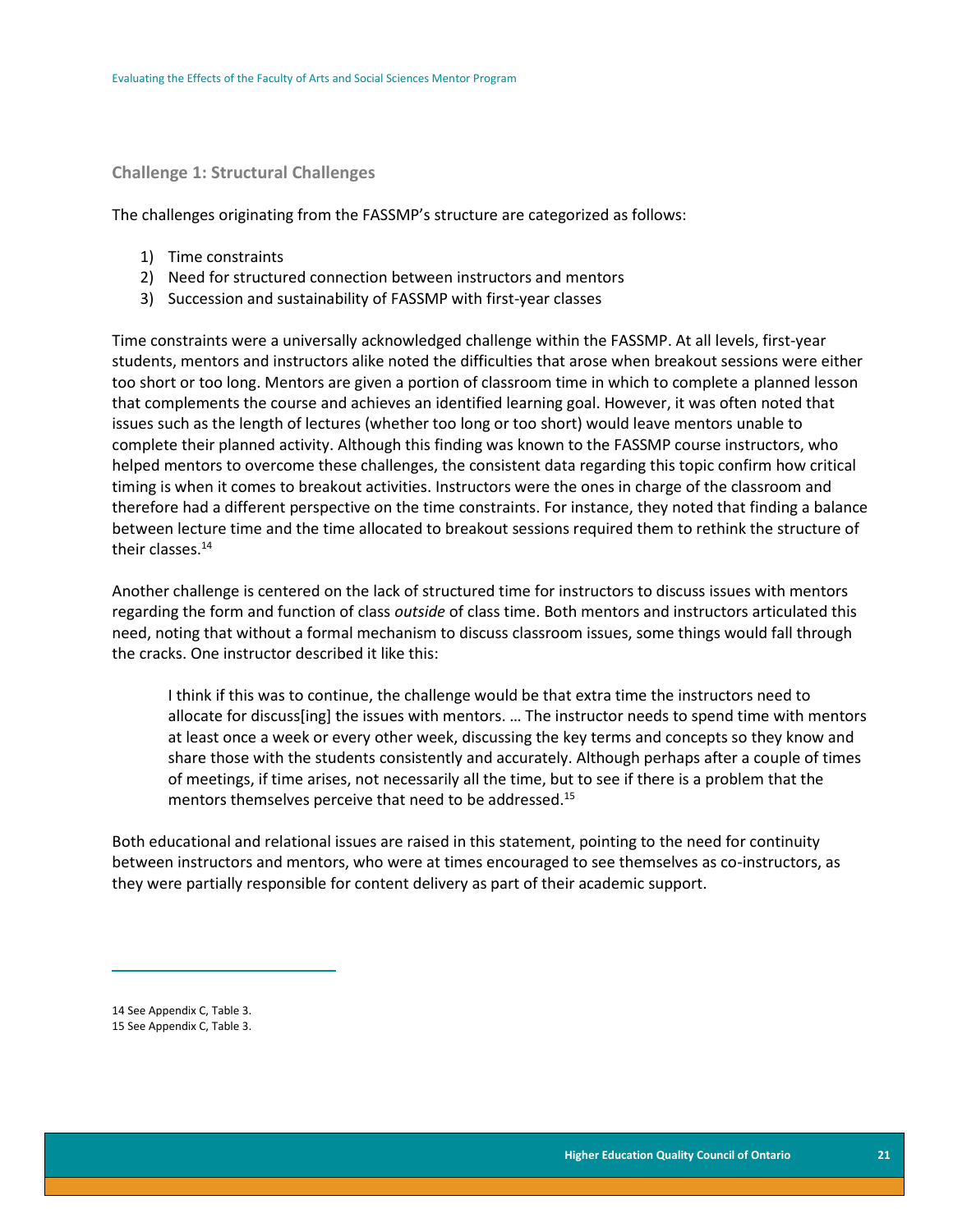Professors raised concerns about the continuation of the program: what would happen to the FASSMP within their specific department if they were unable to teach the first-year course? The continuation of the FASSMP was seen as a challenge to the future of the program, as interviewed instructors inherently understood its value to the student experience but were unsure if other instructors in their departments had the same buy-in.

I worry that outside of [FASSMP instructor] and myself [and sessional colleague who teaches firstyear students in other courses], faculty members without direct contact with mentors and mentorship do not fully understand this program.<sup>16</sup>

This finding is significant, as instructors observe first-hand the benefits of the FASSMP while at the same time sharing a concern for its continuation if they were not the primary instructor. Instructors also noted the importance of recruiting sufficient numbers of strong mentors to the FASSMP, an additional challenge to the programs' sustainability. These issues need to be addressed within the greater department, which is outside of the FASSMP's purview.

#### <span id="page-22-0"></span>**Challenge 2: Role of the Mentor**

The other thematic challenge identified by all three participant groups related to mentors' role and responsibilities. They are classified into four topics:

- 1) Lack of preparation, leadership and organization from mentors
- 2) Confusion about mentors' role
- 3) Confusion about degree of help needed
- 4) Potential for lack of participation from first-year students

Unfortunately, some mentors were ill-prepared for their breakouts sessions, negatively impacting the firstyear student experience. The challenge of mentors learning and practicing at the same time affected a minority of students. Instructors noted that some mentors were more prepared than others to facilitate their breakouts.<sup>17</sup>

A larger, systemic challenge was the confusion of the mentors' role in relation to both the GAs and TAs present in courses.<sup>18</sup> All three participant groups noted this difficulty, with some questioning whether the role could have been incorporated under the GAs/TAs' responsibilities. This finding is linked to both the uniqueness and novelty of the FASSMP (as indicated in the review of the academic literature), as it is fairly uncommon to have an unpaid, academic mentorship model embedded within university classrooms. The

<sup>16</sup> See Appendix C, Table 3.

<sup>17</sup> See Appendix C, Table 3.

<sup>18</sup> See Appendix A, Figure 2 for differences in mentor and GA/TA roles.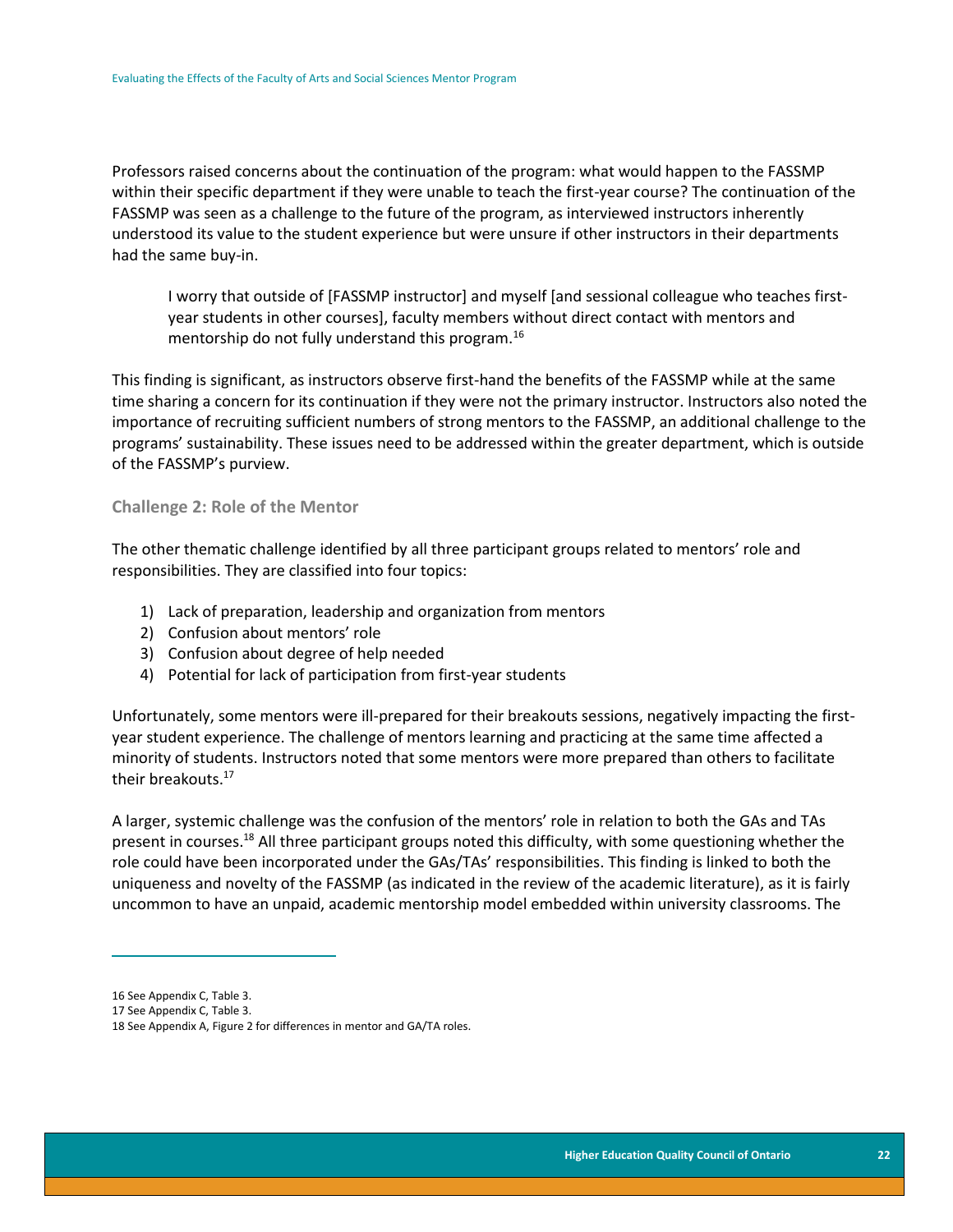misinterpretation of the mentors' role led to confusion regarding the level and type of support the mentors were expected to provide. While not responsible for assessment, certain situations would arise that would challenge the mentors' level of authority. An example noted by one of the instructors illustrates this dilemma:

That's the main difficulty, is just participation and then how that happens when the [breakout] group is working their butts off and one person is not doing anything. And he is going to get the same mark as everybody else. The mentor knows he is not doing anything. Everyone knows he's not doing anything. What does the mentor do? What is the role of the mentor in that situation? Because the students want the mentor to be "tough guy." I think they want the mentor to be tough with this person. And you know what is the role of the mentor in that situation?<sup>19</sup>

This situation is related to the lack of participation on the part of the first-year students. Although mentors were trained in engagement techniques and underwent a self-reflective process to help students think critically about course material, there were still students who were uninterested in participating. This was noted across all three participants groups and posed problems to the both the flow and effectiveness of the breakout sessions. It is important to note that even with this challenge, most FASSMP participants still felt overwhelmingly that the impact on engagement was substantial and that this issue was not the fault of the mentorship program but of the educational system as a whole.<sup>20</sup>

#### <span id="page-23-0"></span>**Challenge 3: Differences across Practicum Courses**

The greatest challenges were mentioned by participants who were associated with the two courses that were incorporating mentors for the first time during the study period.<sup>21</sup> The two findings noted by all three participants were:

- 1) Class size affecting the mentor-student ratio
- 2) Lab structure instead of classroom structure

Integrating mentors into the lab component of the course rather than the lectures meant that mentors would not be paired with course instructors but instead with the GAs, who were responsible for leading the labs. Each lab had approximately 60 students, which was coupled with an unexpectedly low mentor enrolment for both of these disciplines. This translated into an inconsistent number of mentors per lab, generating a mentor-to-student ratio of between 1:20 and 1:60. The findings reveal a general sense of frustration as the challenges this structure posed. There were no small group breakout sessions and mentors had to instruct rather than facilitate activities. This structure did not allow for the type of learning that

<sup>19</sup> See Appendix C, Table 3.

<sup>20</sup> See Appendix C, Table 3.

<sup>21</sup> See Appendix A, Figure 1 for differences between courses.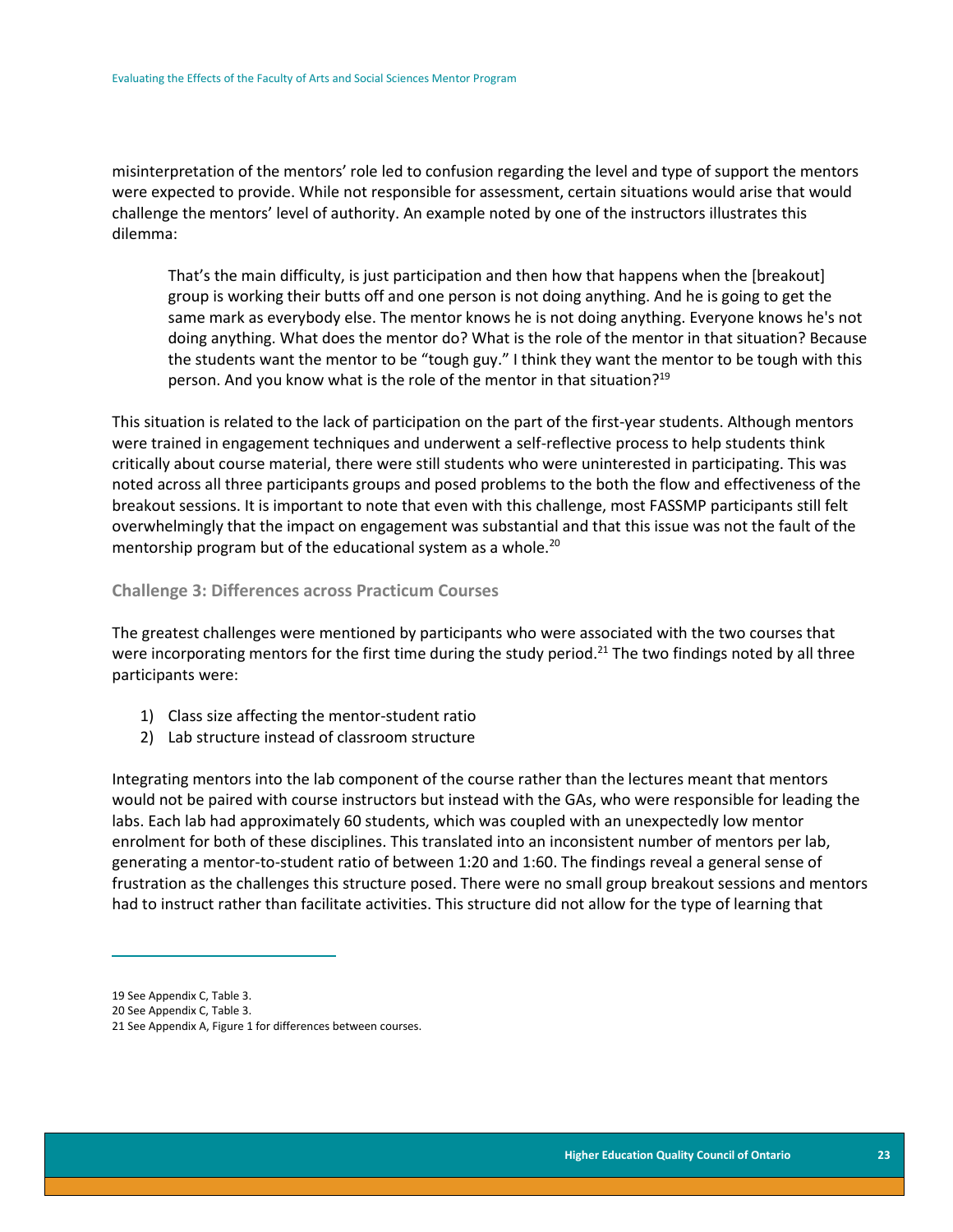occurred in the other FASSMP courses, and the difference between the role of the mentors and those of the graduate assistants was unclear. This changed the dynamics and did not allow for consistent interaction with mentors and first-year students in the way the program has typically encouraged. These findings will be considered in future iterations of the program, as the FASSMP continues to grow within the Faculty of Arts and Social Sciences.

### <span id="page-24-0"></span>**Discussion and Research Limitations**

Overall, the findings point to both an academic and relational impact for first-year students, mentors and instructors alike. The two initial institutional goals of the FASSMP were to increase first-year retention rates and enhance the first-year experience. The results of this study indicate that not only were these goals met, but they were also surpassed when accounting for the significant positive impact on the mentors themselves.

Moreover, findings throughout demonstrate that when mentors have a strong sense of affiliation to the university through specific classroom and instructor relationships, they feel a greater sense of ownership and contribute in ways that they might not otherwise. Embedding an academic mentorship model into departments (instead of simply integrating it as a student service) thus has the potential to increase student engagement within the classroom and at the departmental level.

It is our hope that these findings will spark additional research and reflection. In particular, the impact of a centralized mentorship program on mentors is a subject that merits further attention. Questions for further research in this direction could include whether mentors' grade point averages increased after their experiences. Another subject worth further study includes the impact of mentorship on specific departments: is there a greater sense of departmental community; do professors in the department notice a difference?; do mentors inspire professors to alter their teaching methods?

Lastly, it would be interesting to evaluate the FASSMP in the future and analyze techniques departments use to create buy-in. Without institutional buy-in, such a program cannot be sustainable. Likewise, learning communities and networks must be nourished and sustained with each new generation of mentors and mentees. It would thus be fascinating to study whether or not generations of students who have been mentored are more likely to enroll in Mentorship and Learning.

### <span id="page-24-1"></span>**Recommendations**

These findings inform several best practices for the development and implementation of an academic mentorship program in first-year classes.

- Create an environment that encourages communication between all parties and allows for healthy interactions in both the first-year classroom and the FASSMP classroom.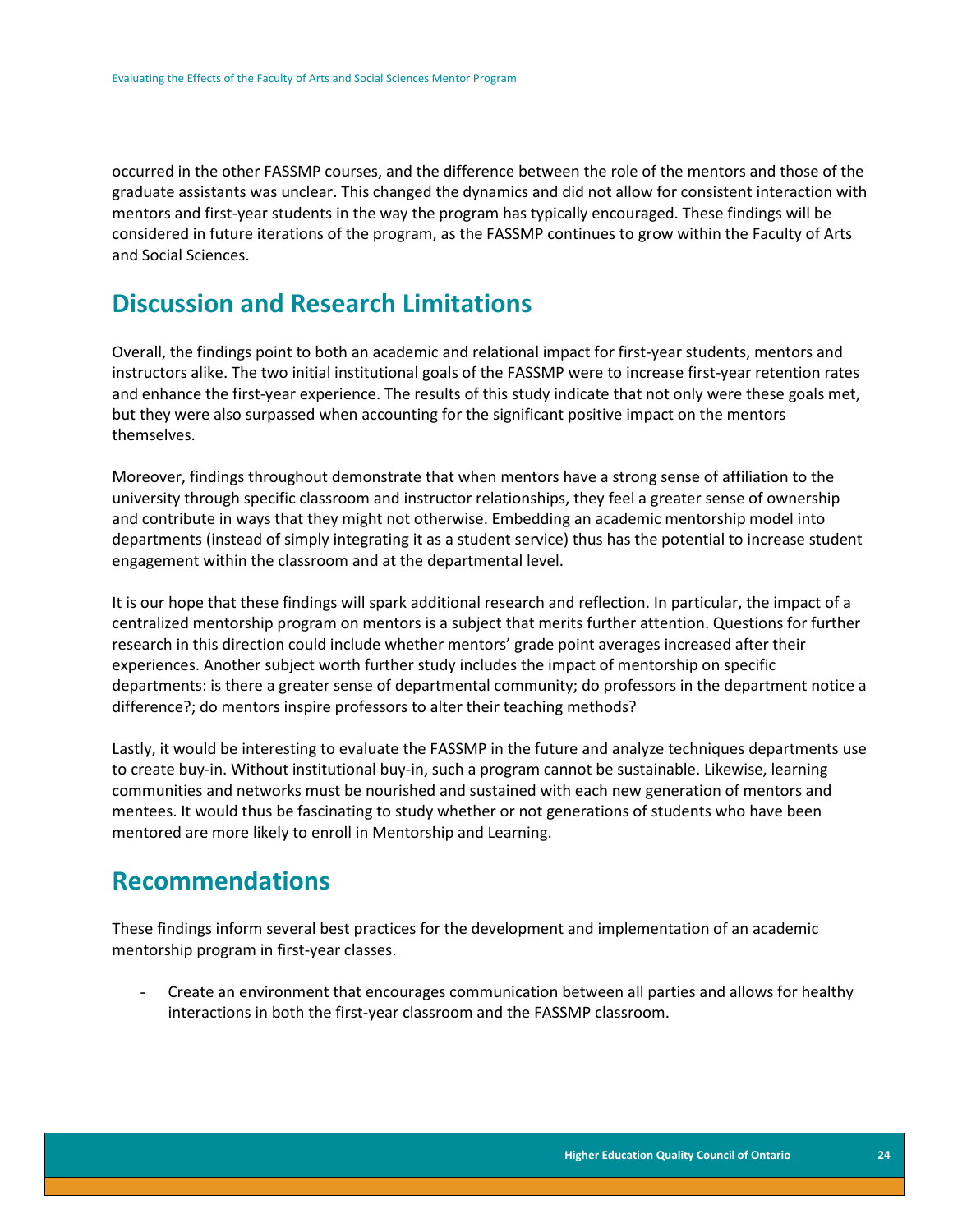With all three participant groups noting significant academic impact and increased student engagement, the FASSMP recognizes the importance of a safe space in which mentors and students can learn and grow. Creating a community where learners can physically gather to engage and interact with limited distraction is central to the program's overall success. Our findings suggest that equipping mentors with resources and opportunities to assemble a group of students and focus on a given task (i.e., breakout sessions) can inspire critical thinking and self-reflection at all levels. Doing so can also generate a positive learning environment for recipients (the first-year students), contributors (the mentors) and observers (the instructors).

- Ensure that there is a clear understanding of the roles and responsibilities of student mentors in the classroom.

Establishing a clear understanding of how roles work is critical to building a strong foundation from which to grow. As findings demonstrate, confusion in this regard was typical at the outset; however, regular demonstration and communication of the mentor role will help all parties understand and accept the benefits of the program.

- Create opportunities to develop professional relationships between instructors and mentors by ensuring ongoing dialogue via structured communication mechanisms.

These findings point to the importance of deliberately designing and creating opportunities for mentors to learn how to communicate professionally with their instructors so that they may become skilled at engaging in dialogue using vocabulary that supports effective and meaningful teaching and learning practises. This is shown to contribute to the mentors' growth and confidence as they engage in dialogue concerning pedagogy that is not typically accessible to undergraduate students. Additionally, it will create the space needed by instructors to formally communicate with mentors regarding course content and provide the direction that was seen as critical to the continuation of the program.

Develop a plan to promote interest, investment and involvement in the mentorship program within university departments.

<span id="page-25-0"></span>Growing and developing a sustainable program is an on-going process for the FASSMP, as it is necessary to preserve the integrity of the program while expanding and recruiting suitable mentors and faculty. It is important to gather support from senior administration within departments by highlighting the significant impact that a program like the FASSMP has or could have on the student experience. Providing evidence describing the benefits of student mentorship in higher education is necessary, but we have discovered that conversations and presentations also help to garner support and investment. Piloting the program gives data to show and share with others. The FASSMP continues to investigate ways to further this investment.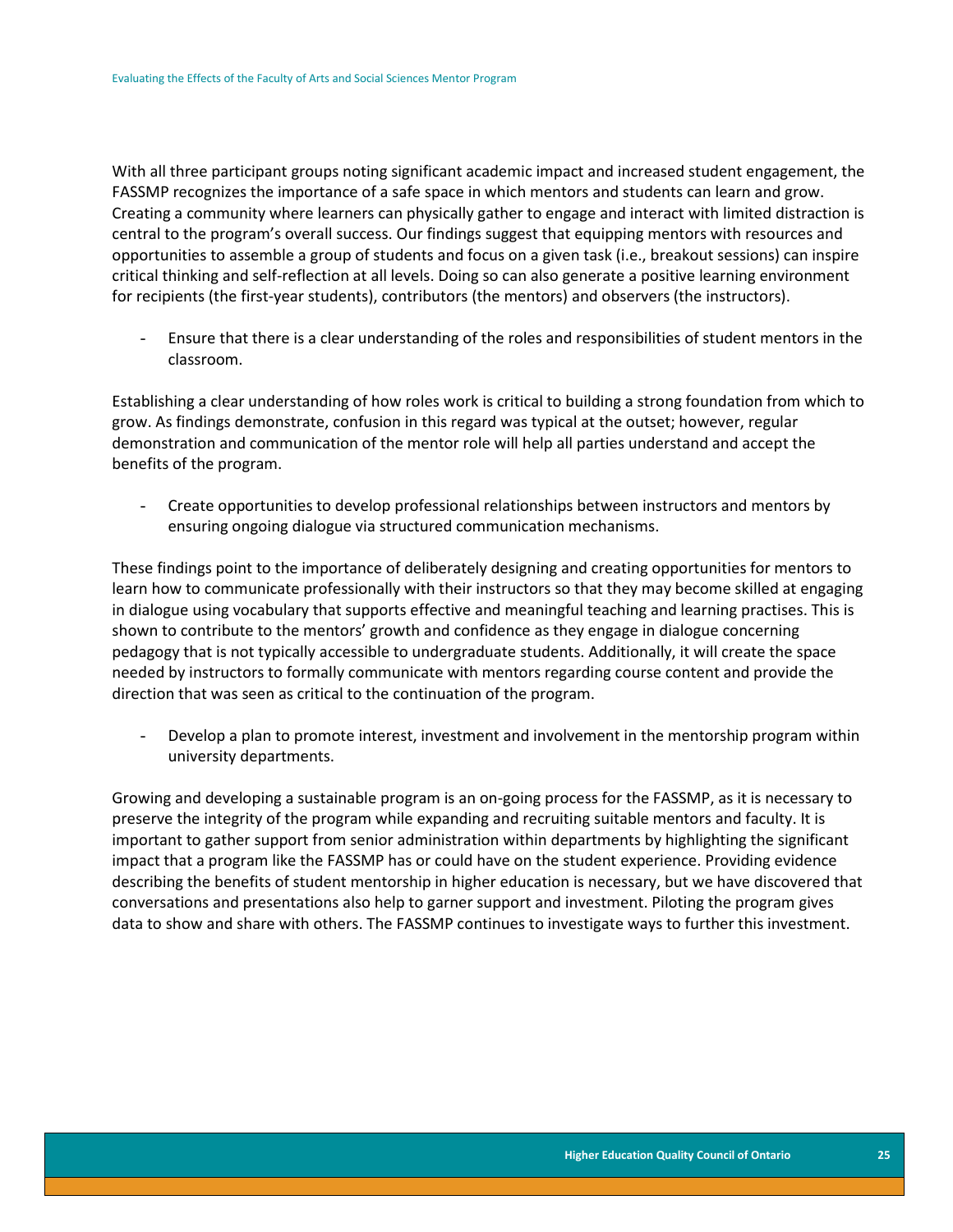### **Summary and Conclusion**

The findings from the qualitative data from all three participant groups indicate that mentors generally had a positive impact on the student experience within the classroom. Participants reported a richer learning environment, with increased pedagogical connections due to the mentor-led breakout groups. Not only did these breakout sessions provide additional peer support within an academic setting, they connected students to the course content in innovative ways. Additionally, all three participant groups noted an increase in social connections, as mentors were able to bridge the professor-student divide successfully. The implications of this finding are significant as universities endeavour to increase retention rates for first-year students. Additional and targeted research could be conducted to better understand how mentors bridge this gap, as our findings were aimed at determining the effect on the student experience.

While the original intent of the program was to use mentors to help first-year students transitioning from high school, the data overwhelmingly indicate the significant impact of the FASSMP on the mentors themselves. Mentors reported feeling a sense of personal growth, as weekly group facilitation helped them develop a host of skills. 78% of past mentors responded that they had either often or very often used the skills they gained while participating in the FASSMP. Additional research in this area would be beneficial to determining how these skills transfer and what the impact on mentors' professional careers beyond university might be.

Lastly, the instructors found that the FASSMP positively impacted the classroom by creating a positive, engaging and innovative learning environment for first-year students. The findings also reveal that mentors positively impacted their own teaching practises, leading instructors to rethink and alter their course development and assessment techniques. Lastly, instructors reported wider impact, with the benefits of the FASSMP reaching beyond the classroom into the department as a whole. This would be an area of additional research, in which introducing mentors to a department could be observed to determine how mentors facilitate greater departmental unity and relationships.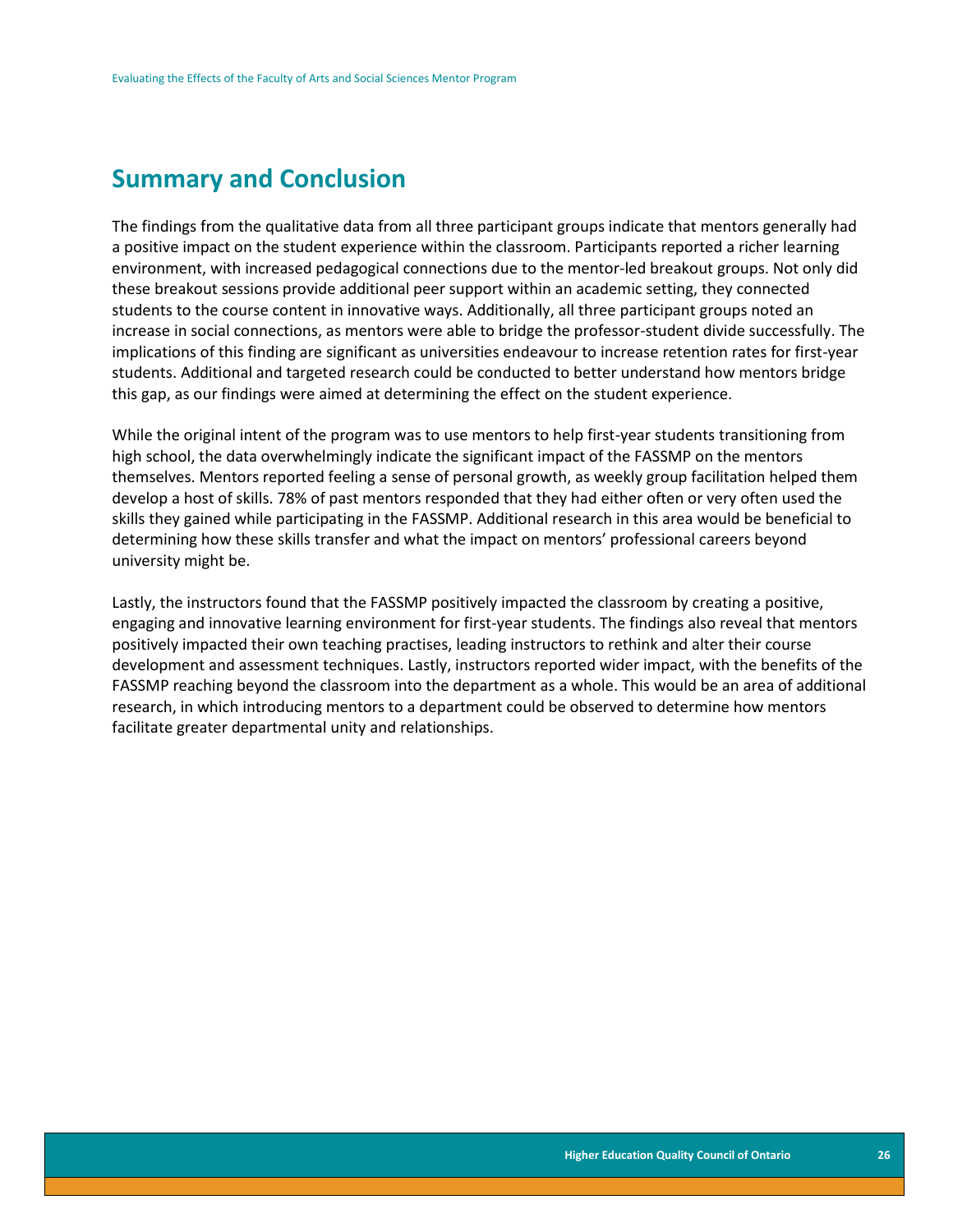### <span id="page-27-0"></span>**References**

- Barefoot, B. O., Gardner, J. N., Cutright, M., Morris, L. V., Schroeder, C. C., Schwartz, S. W., ... Swing, R. L. (2005). *Achieving and Sustaining Institutional Excellence for the First Year of College*. San Francisco, CA: Jossey-Bass.
- Bolton, T., Pugliese, T., & Singleton-Jackson, J. (2009). Advancing the promotion of information literacy through librarian-faculty collaboration and peer-led learning. *Communications in Information Literacy*, *3*(1), 20-30.
- Bunting, B., Dye, B., Pinnegar, S., & Robinson, K. (2012). Understanding the dynamics of peer mentor learning: A narrative study. *Journal of The First-Year Experience & Students in* Transition, *24*(1), 61-78.
- Collings, R., Swanson, V., & Watkins, R. (2014). The impact of peer mentoring on levels of student wellbeing, integration and retention: a controlled comparative evaluation of residential students in UK higher education. *Higher Education*, *68*(6), 927-942.
- Colvin, J. W., & Ashman, M. (2010). Roles, risks, and benefits of peer mentoring relationships in higher education. *Mentoring & Tutoring: Partnerships in learning*, *18*(2), 121-134.
- Crisp, G., & Cruz, I. (2009). Mentoring college students: A critical review of the literature between 1990 and 2007. *Research in Higher Education*, *50*(6), 525-545.
- Dorsey, D. E., & Baker, C. M. (2004). Mentoring undergraduate nursing students: Assessing the state of the Science. *Nurse Educator*, *29*(6), 260-265.
- Fox, A., Stevenson, L., Connelly, P., Duff, A., & Dunlop, A. (2010). Peer-mentoring Undergraduate Accounting Students: The Influence on Approaches to Learning and Academic Performance. *Active Learning in Higher Education*, *11*(2), 145-156.
- Gershenfeld, S. (2014). A review of undergraduate mentoring programs. *Review of Educational Research*, *84* (3), 365-391. DOI: 10.3102/0034654313520512
- Heirdsfield, A. M., Walker, S., Walsh, K. M., & Wilss, L. A. (2008). Peer mentoring for first year teacher education students: The mentors' experience. *Mentoring and Tutoring: Partnership in Learning*, *16*(2), 109-124.
- Higgins, B. (2004). Relationship between retention and peer tutoring for at-risk students. *Journal of Nursing Education*, *43*(7), 319-321.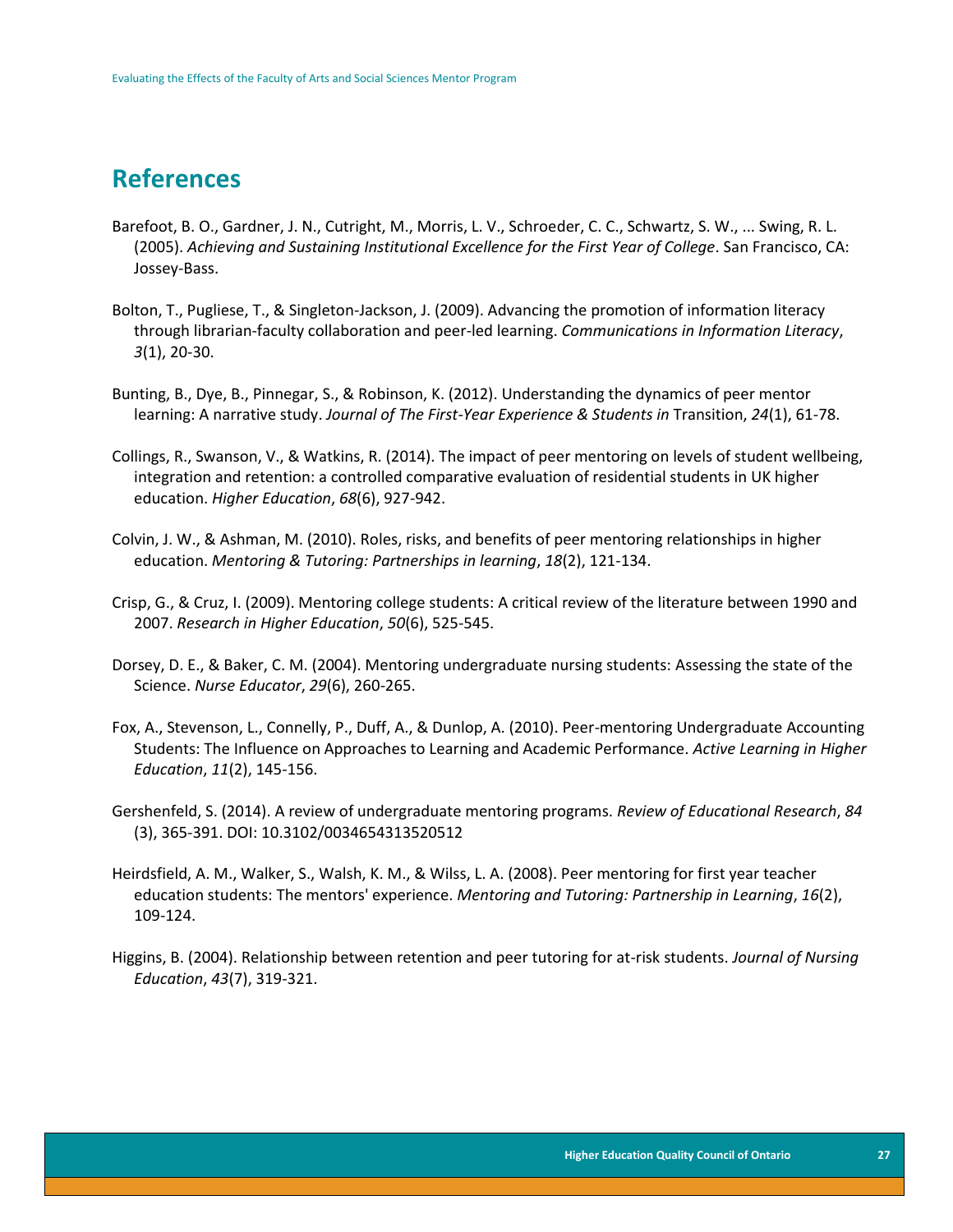Holland, J., Major, D., & Orvis, K. (2012). Understanding how peer mentoring and capitalization link STEM students to their majors. *Career Development Quarterly*, *60*, 343-354.

- Jacobi, M. (1991). Mentoring and undergraduate academic success: a literature review. *Review of Educational Research*, *61*(4), 505-532.
- Kinzie, J. (2010). Student engagement and learning: Experiences that matter. In J. Christensen Hughes and J. Mighty (eds.), *Taking stock: Research on teaching and learning in higher education* (pp. 139-154). Montreal and Kingston: McGill-Queen's University Press.
- Kreie, J. R., Headrick, R., & Steiner, R. (2007). Using team learning to improve student retention. *College Teaching*, *55*(2), 51-56.
- Kuh, G. D. (2009). The National survey of student engagement: Conceptual and empirical foundations. *New Directions for Institutional Research*, *141*(Spring 2009), 5-20.
- Lewis, S. E., & Lewis, J. E. (2005). Departing from lectures: An evaluation of a peer-led guided inquiry alternative. *Journal of Chemical Education*, *82*(1), 135-139.
- O'Brien, M., Llamas, M., & Stevens, E. (2012). Lessons learned from four years of peer mentoring in a tiered group program within education. *Journal of the Australian & New Zealand Student Services Association*, *40*, 7-15.
- Parker, J. D. A., Hogan, M. J., Eastabrook, J. M., Oke, A., & Wood, L. M. (2006). Emotional intelligence and student retention: Predicting the successful transition from high school to university. *Personality and Individual Differences*, *41*, 1329-1336.

Pascarella, E., & Terenzini, P. (1991). *How college affects students*. San Francisco, CA: Jossey Bass.

- Power, R. K., Miles, B. B., Peruzzi, A., & Voerman, A. (2011). Building bridges: A practical guide to developing and implementing a subject-specific peer-to-peer academic mentoring program for first-year higher education students. *Asian Social Sciences*, *7*(11), 75-80.
- Pugliese, T., Bolton, T., Mogyorody, V., Singleton-Jackson, J., Nelson, R., & Johnson, R. H. (2012). Integrating peer mentors into first-year course design. In T. Smith (ed.), *Undergraduate curricular peer mentoring programs: Perspectives on innovation by faculty, staff, and students* (pp. 67-80). Lexington, MA: Lexington Books.
- Rodger, S., & Tremblay, P. (2003). The effects of a peer mentoring program on academic success among first year university students. *Canadian Journal of Higher Education*, *33*, 1-18.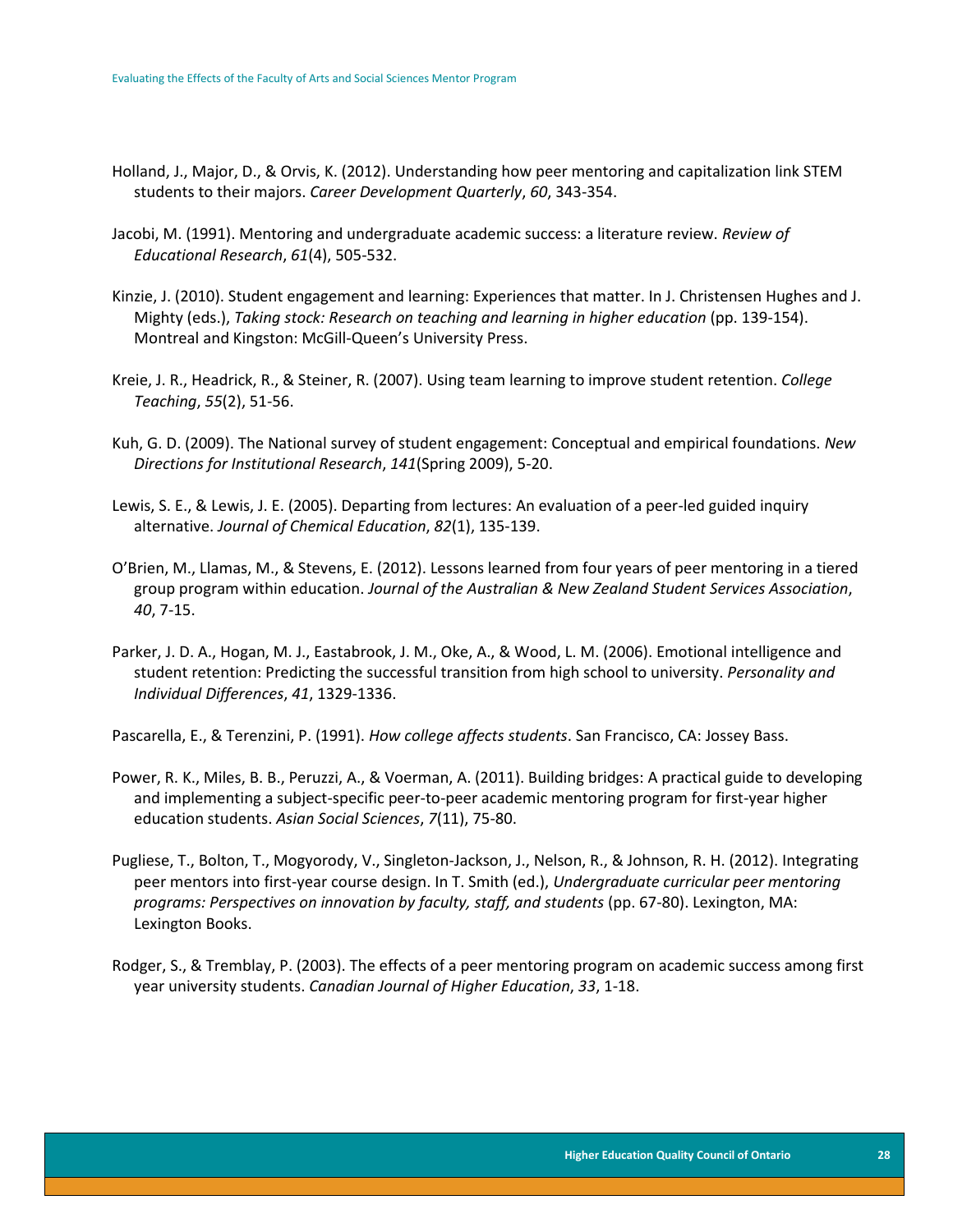- Sidle, M. W., & McReynolds, J. (1999). The freshman year experience: Student retention and student success. *NASPA Journal*, *36*(4), 288-300.
- Smith, T. (2008). Integrating undergraduate peer mentors into liberal arts courses: A pilot study. *Innovative Higher Education*, *33*, 49-63.
- Terrion, J. L., & Philion, R. (2008). The electronic journal as reflection‐on‐action: a qualitative analysis of communication and learning in a peer‐mentoring program. *Studies in Higher Education*, *33*(5), 583-597.
- Tien, L. T., Roth, V., & Kampmeier, J. A. (2002). Implementation of a peer-led team learning instructional approach in an undergraduate organic chemistry course. *Journal of Research in Science Teaching*, *39*(7), 606-632.
- Tinto, V. (1998). Colleges as Communities: taking research on student persistence seriously. *The Review of Higher Education*, *21*(2), 167-177.
- Wenger, E. (1998). *Communities of Practice: Learning, meaning and identity*. Cambridge: Cambridge University Press, 1998.